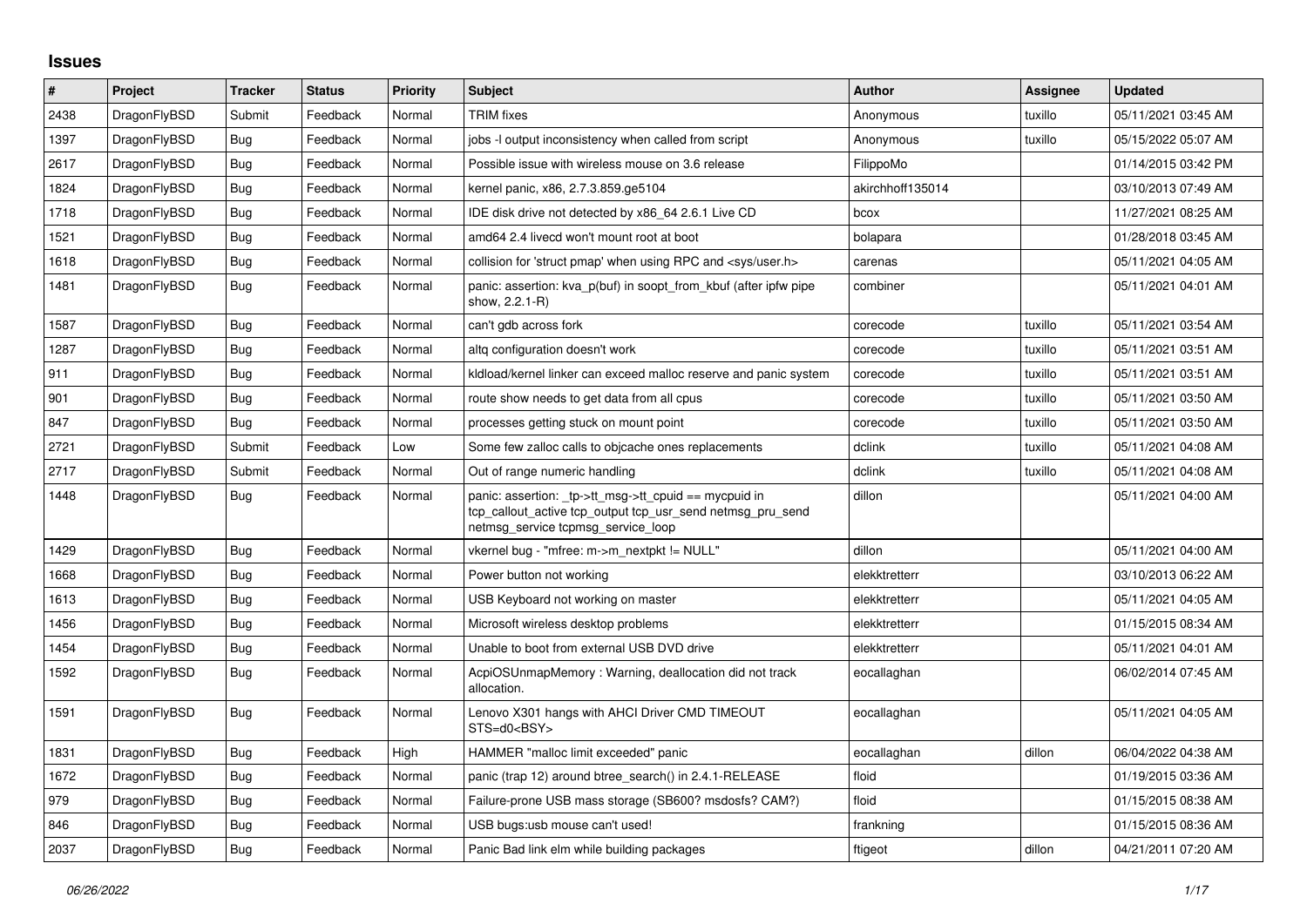| $\vert$ # | Project      | <b>Tracker</b> | <b>Status</b> | <b>Priority</b> | <b>Subject</b>                                                                                                     | Author    | <b>Assignee</b> | <b>Updated</b>      |
|-----------|--------------|----------------|---------------|-----------------|--------------------------------------------------------------------------------------------------------------------|-----------|-----------------|---------------------|
| 1593      | DragonFlyBSD | <b>Bug</b>     | Feedback      | Normal          | panic: assertion: $ccb == ap \rightarrow ap\_err\_ccb$ in ahci_put_err_ccb                                         | ftigeot   | ftigeot         | 05/15/2022 05:09 AM |
| 1563      | DragonFlyBSD | <b>Bug</b>     | Feedback      | Normal          | reset(1) doesn't reset terminal to the defaults                                                                    | hasso     |                 | 03/10/2013 04:17 AM |
| 1486      | DragonFlyBSD | <b>Bug</b>     | Feedback      | Normal          | Interrupt storm related to SATA DVD device                                                                         | hasso     |                 | 05/11/2021 04:01 AM |
| 1411      | DragonFlyBSD | <b>Bug</b>     | Feedback      | Normal          | Burning doesn't work with ahci(4)                                                                                  | hasso     | dillon          | 05/11/2021 04:00 AM |
| 1428      | DragonFlyBSD | <b>Bug</b>     | Feedback      | Low             | POSIX.1e implementation is too old                                                                                 | hasso     | tuxillo         | 05/11/2021 04:00 AM |
| 1745      | DragonFlyBSD | <b>Bug</b>     | Feedback      | Normal          | kmalloc panic                                                                                                      | josepht   |                 | 05/11/2021 04:05 AM |
| 1330      | DragonFlyBSD | Bug            | Feedback      | Normal          | Hammer, usb disk, SYNCHRONIZE CACHE failure                                                                        | josepht   |                 | 06/02/2014 04:56 AM |
| 1717      | DragonFlyBSD | <b>Bug</b>     | Feedback      | Normal          | HAMMER panic in hammer cursor down()                                                                               | josepht1  |                 | 05/11/2021 04:05 AM |
| 2090      | DragonFlyBSD | <b>Bug</b>     | Feedback      | Normal          | snd_hda does not support headphone automute                                                                        | justin    |                 | 03/29/2012 08:03 PM |
| 385       | DragonFlyBSD | <b>Bug</b>     | Feedback      | Low             | Mail archive address removal                                                                                       | justin    | justin          | 03/09/2013 11:24 AM |
| 1727      | DragonFlyBSD | Bug            | Feedback      | Normal          | CD boot panic (2.6.1) (usb?)                                                                                       | kiril     |                 | 05/15/2022 05:10 AM |
| 2288      | DragonFlyBSD | Bug            | Feedback      | Normal          | Random IO performance loss introduced since January 1st                                                            | lentferj  |                 | 01/23/2013 04:21 PM |
| 1860      | DragonFlyBSD | Bug            | Feedback      | Normal          | Panic while creating UFS fs on vn(4) for initrd                                                                    | matthias  |                 | 02/29/2012 07:16 AM |
| 2644      | DragonFlyBSD | Bug            | Feedback      | Normal          | 3.6.0-REL trap 9 on boot                                                                                           | memmerto  |                 | 11/27/2021 08:08 AM |
| 1144      | DragonFlyBSD | <b>Bug</b>     | Feedback      | Normal          | Incorrect clock under KVM                                                                                          | msylvan   |                 | 03/09/2013 01:17 PM |
| 2958      | DragonFlyBSD | <b>Bug</b>     | Feedback      | Normal          | Hammer FS dies during pruning after massive write load                                                             | neilb     |                 | 10/11/2016 04:20 AM |
| 2957      | DragonFlyBSD | Bug            | Feedback      | Normal          | swapoff -a followed by swapon -a doesn't give your swap back                                                       | neilb     |                 | 10/09/2016 04:17 AM |
| 3152      | DragonFlyBSD | Bug            | Feedback      | Normal          | Console's size in ttyv0 and single user mode is sticking to 80x25,<br>while ttyv1 can make use of the whole screen | overtime  |                 | 02/24/2019 01:08 AM |
| 1101      | DragonFlyBSD | Bug            | Feedback      | Normal          | ohci related panic                                                                                                 | polachok  |                 | 05/11/2021 04:00 AM |
| 1577      | DragonFlyBSD | <b>Bug</b>     | Feedback      | Normal          | panic: assertion: leaf->base.obj_id == ip->obj_id in<br>hammer_ip_delete_range                                     | qhwt+dfly |                 | 05/11/2021 04:01 AM |
| 1387      | DragonFlyBSD | <b>Bug</b>     | Feedback      | Normal          | zero-size malloc and ps: kvm_getprocs: Bad address                                                                 | qhwt+dfly |                 | 05/11/2021 04:00 AM |
| 570       | DragonFlyBSD | <b>Bug</b>     | Feedback      | Normal          | 1.8.x: ACPI problems                                                                                               | qhwt+dfly |                 | 06/02/2014 03:45 AM |
| 1560      | DragonFlyBSD | Bug            | Feedback      | Normal          | Unable to modify partition table on ThinkPad T61p during install                                                   | rehsack   |                 | 01/15/2015 08:57 AM |
| 1580      | DragonFlyBSD | Bug            | Feedback      | Normal          | Panic (Fatal trap 12: page fault while in kernel mode) while playing<br>with pf and netif names                    | rumcic    |                 | 12/21/2018 01:21 AM |
| 1489      | DragonFlyBSD | Bug            | Feedback      | Normal          | panic: ufs dirbad: bad dir                                                                                         | rumcic    |                 | 03/10/2013 04:34 AM |
| 1250      | DragonFlyBSD | Bug            | Feedback      | Normal          | Panic upon plugging an USB flash drive into the machine                                                            | rumcic    |                 | 03/10/2013 05:17 AM |
| 1249      | DragonFlyBSD | Bug            | Feedback      | Normal          | panic: ffs vfree: freeing free inode                                                                               | rumcic    |                 | 03/10/2013 05:13 AM |
| 2100      | DragonFlyBSD | <b>Bug</b>     | Feedback      | Normal          | devfs related panic                                                                                                | sepherosa | alexh           | 07/10/2011 02:29 PM |
| 2396      | DragonFlyBSD | <b>Bug</b>     | Feedback      | High            | Latest 3.1 development version core dumps while destroying master<br>PFS.                                          | sgeorge   |                 | 01/23/2013 04:10 PM |
| 2347      | DragonFlyBSD | Bug            | Feedback      | High            | Hammer PFSes destroy does not give back full space allocated to<br>PFS.                                            | sgeorge   |                 | 07/19/2012 01:11 AM |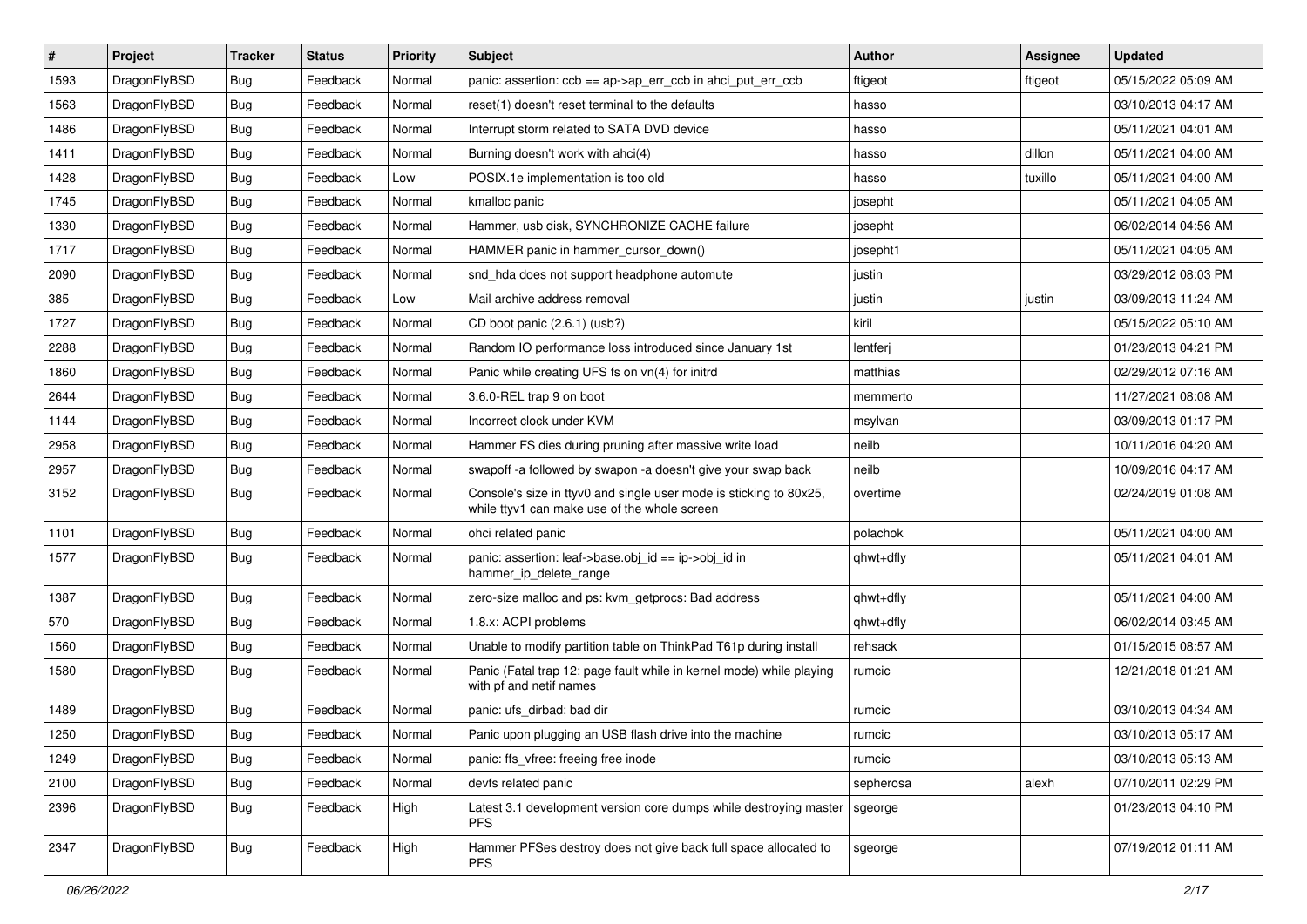| $\vert$ # | Project      | <b>Tracker</b> | <b>Status</b> | <b>Priority</b> | <b>Subject</b>                                                                          | <b>Author</b>      | <b>Assignee</b> | <b>Updated</b>      |
|-----------|--------------|----------------|---------------|-----------------|-----------------------------------------------------------------------------------------|--------------------|-----------------|---------------------|
| 243       | DragonFlyBSD | Bug            | Feedback      | Normal          | weird behavior in the shell                                                             | swildner           |                 | 05/31/2022 02:51 PM |
| 3205      | DragonFlyBSD | Bug            | Feedback      | High            | Go compiler net test failing                                                            | t dfbsd            | tuxillo         | 05/10/2021 02:45 AM |
| 1127      | DragonFlyBSD | Bug            | Feedback      | Low             | cdrom drive not detected                                                                | tgr                | corecode        | 01/15/2015 08:55 AM |
| 285       | DragonFlyBSD | <b>Bug</b>     | Feedback      | Low             | interrupt latency with re without ip address configured                                 | thomas.nikolajsen  |                 | 02/20/2014 10:30 AM |
| 2459      | DragonFlyBSD | Bug            | Feedback      | Normal          | apic problems with HP Probook 4510s                                                     | thowe              |                 | 11/27/2021 08:22 AM |
| 1282      | DragonFlyBSD | <b>Bug</b>     | Feedback      | Normal          | panic (trap 12) when booting SMP kernel on Atom 330 (dual core)                         | tomaz.borstnar     |                 | 05/11/2021 04:00 AM |
| 1579      | DragonFlyBSD | Bug            | Feedback      | Normal          | dfly 2.4.1 does not like HP DL360G4p and Smart Array 6400 with<br>MSA <sub>20</sub>     | tomaz.borstnar     | tuxillo         | 06/02/2014 02:44 PM |
| 806       | DragonFlyBSD | Bug            | Feedback      | Normal          | boot error on MacBook                                                                   | tralamazza         |                 | 06/04/2022 05:28 AM |
| 2638      | DragonFlyBSD | Bug            | Feedback      | High            | Fix machdep.pmap_mmu_optimize                                                           | tuxillo            |                 | 05/11/2021 04:07 AM |
| 2636      | DragonFlyBSD | <b>Bug</b>     | Feedback      | Low             | Add -x flag to iostat (a la solaris)                                                    | tuxillo            |                 | 05/11/2021 04:07 AM |
| 2556      | DragonFlyBSD | <b>Bug</b>     | Feedback      | Normal          | DragonFly v3.5.0.81.gd3479 - Process signal weirdness                                   | tuxillo            |                 | 12/17/2013 03:48 PM |
| 1332      | DragonFlyBSD | Bug            | Feedback      | Normal          | DFBSD 2.2 - Booting usbcdrom/usbsticks on thinkpad hangs on<br>"BTX Halted"             | tuxillo            |                 | 05/11/2021 04:00 AM |
| 293       | DragonFlyBSD | Bug            | Feedback      | Low             | Various updates to the handbook                                                         | victor             | victor          | 03/10/2013 04:46 AM |
| 2081      | DragonFlyBSD | Bug            | Feedback      | Normal          | Panic on device "detach" / "failure"                                                    | vsrinivas          |                 | 02/29/2012 07:11 AM |
| 1398      | DragonFlyBSD | Submit         | In Progress   | Normal          | hdestroy(3) restricts hash key to point to malloc'ed space                              | Anonymous          |                 | 08/20/2021 04:06 PM |
| 1390      | DragonFlyBSD | Bug            | In Progress   | Normal          | Use id_t type for {get,set}priority()                                                   | Anonymous          | tuxillo         | 07/05/2019 02:18 AM |
| 1700      | DragonFlyBSD | Submit         | In Progress   | Normal          | skip boot2 menu on <enter></enter>                                                      | Johannes.Hofmann   | tuxillo         | 05/15/2022 08:35 AM |
| 2499      | DragonFlyBSD | Bug            | In Progress   | Urgent          | DRAGONFLY_3_2 lockd not responding correctly                                            | Nerzhul            |                 | 01/22/2013 12:47 PM |
| 3299      | DragonFlyBSD | Bug            | In Progress   | Normal          | DragonFlyBSD reports utterly wrong uptime (most of the time, right<br>after booting in) | adrian             |                 | 11/11/2021 01:43 PM |
| 1921      | DragonFlyBSD | Bug            | In Progress   | Normal          | we miss mlockall                                                                        | alexh              | tuxillo         | 06/18/2022 04:08 AM |
| 1148      | DragonFlyBSD | Bug            | In Progress   | Low             | BCM4311 wireless network adapter detected but not functional                            | archimedes.gaviola |                 | 05/11/2021 04:00 AM |
| 331       | DragonFlyBSD | <b>Bug</b>     | In Progress   | Normal          | ftpsesame (aka Bridging S01E03)                                                         | bastyaelvtars      |                 | 03/09/2013 12:28 PM |
| 725       | DragonFlyBSD | Bug            | In Progress   | Low             | 'make distribution' fails w/'ro' /usr/obj                                               | c.turner           |                 | 03/09/2013 01:01 PM |
| 1307      | DragonFlyBSD | <b>Bug</b>     | In Progress   | Normal          | hammer tid -2 shows unexpected result                                                   | corecode           |                 | 10/18/2016 05:29 PM |
| 1584      | DragonFlyBSD | Bug            | In Progress   | Normal          | can't use ssh from jail: debug1: read_passphrase: can't open<br>/dev/tty: Device busy   | corecode           | tuxillo         | 05/11/2021 03:53 AM |
| 1583      | DragonFlyBSD | <b>Bug</b>     | In Progress   | Normal          | panic: assertion: cursor->trans->sync_lock_refs > 0 in<br>hammer_recover_cursor         | corecode           | tuxillo         | 05/11/2021 03:53 AM |
| 1547      | DragonFlyBSD | <b>Bug</b>     | In Progress   | Normal          | disklabel64 automatic sizing                                                            | corecode           | tuxillo         | 05/11/2021 03:52 AM |
| 1528      | DragonFlyBSD | Bug            | In Progress   | Normal          | ktrace does not show proper return values for pipe(2)                                   | corecode           | tuxillo         | 05/11/2021 03:52 AM |
| 1475      | DragonFlyBSD | <b>Bug</b>     | In Progress   | Normal          | kernel blocks with low memory and syscons setting a high res mode<br>/ scrollback       | corecode           | tuxillo         | 05/11/2021 03:52 AM |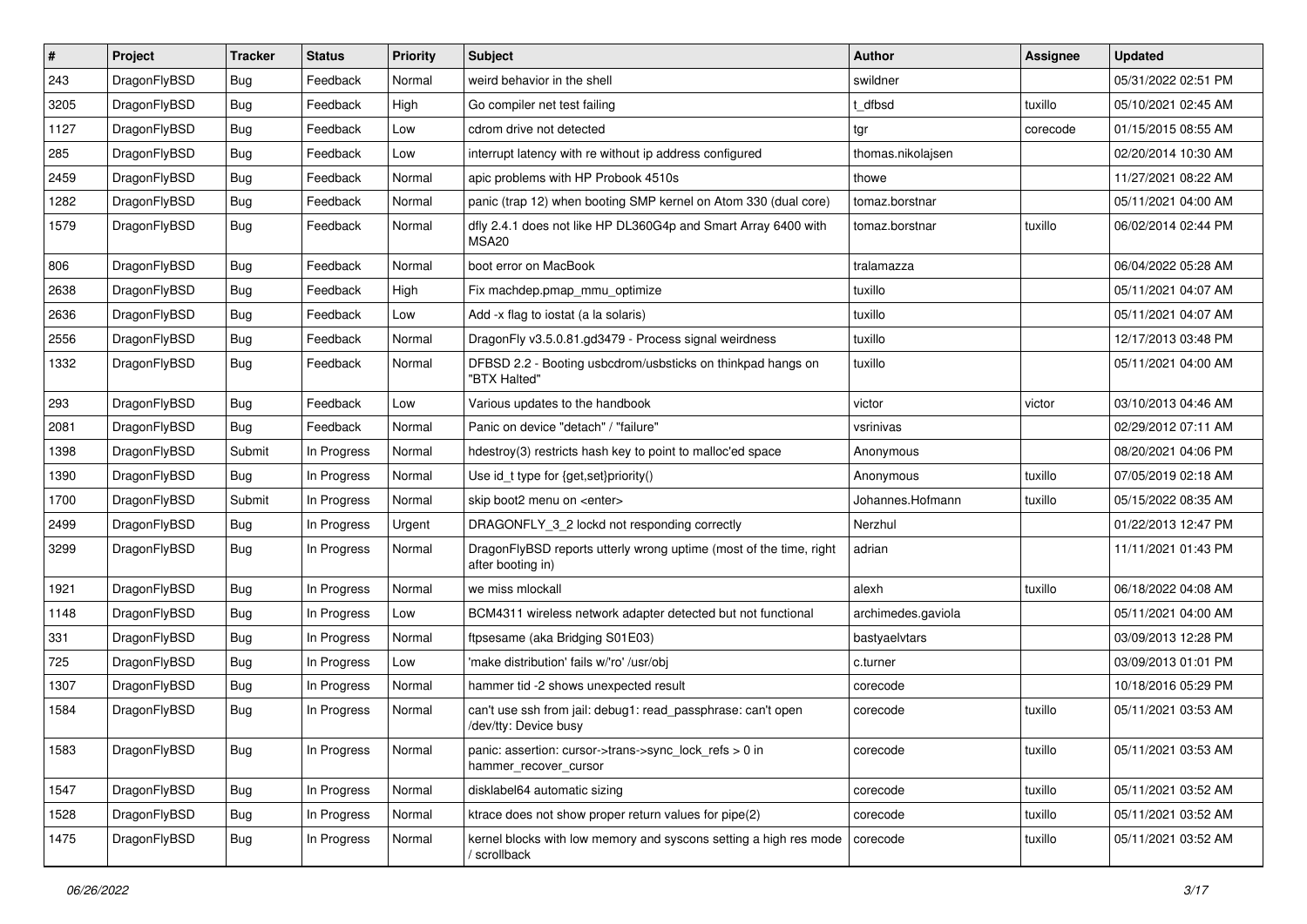| ∦    | Project      | <b>Tracker</b> | <b>Status</b> | <b>Priority</b> | <b>Subject</b>                                                                                         | Author        | <b>Assignee</b> | <b>Updated</b>      |
|------|--------------|----------------|---------------|-----------------|--------------------------------------------------------------------------------------------------------|---------------|-----------------|---------------------|
| 1469 | DragonFlyBSD | <b>Bug</b>     | In Progress   | Normal          | Hammer history security concern                                                                        | corecode      | tuxillo         | 05/11/2021 03:52 AM |
| 1030 | DragonFlyBSD | <b>Bug</b>     | In Progress   | Normal          | msdosfs umount panic                                                                                   | corecode      | tuxillo         | 05/11/2021 03:51 AM |
| 781  | DragonFlyBSD | <b>Bug</b>     | In Progress   | Normal          | fdisk uses wrong geometry on usb flash drives                                                          | corecode      | tuxillo         | 05/11/2021 03:50 AM |
| 742  | DragonFlyBSD | Bug            | In Progress   | Normal          | umount problems with multiple mounts                                                                   | corecode      | tuxillo         | 06/25/2022 04:02 AM |
| 2414 | DragonFlyBSD | <b>Bug</b>     | In Progress   | Normal          | Lenovo S10 acpi freeze (not new)                                                                       | davshao       |                 | 05/11/2021 04:13 AM |
| 3031 | DragonFlyBSD | Submit         | In Progress   | Normal          | Update drm/radeon to Linux 4.7.10 as much as possible                                                  | davshao       | ftigeot         | 08/19/2021 12:33 PM |
| 3145 | DragonFlyBSD | Submit         | In Progress   | Normal          | Update libelf to FreeBSD 12 current and build as base library usable<br>by ports                       | davshao       | tuxillo         | 08/20/2021 03:58 PM |
| 3021 | DragonFlyBSD | Bug            | In Progress   | Normal          | sys/dev/drm/i915/i915_gem_stolen.c:115]: (error) Signed integer<br>overflow for expression '65535<<20' | dcb           |                 | 04/11/2017 12:46 PM |
| 3011 | DragonFlyBSD | <b>Bug</b>     | In Progress   | Normal          | dragonfly/sys/dev/netif/re/re.c: suspicious code ?                                                     | dcb           |                 | 07/29/2017 01:26 AM |
| 1336 | DragonFlyBSD | Bug            | In Progress   | Normal          | Still looking for reports of missed directory entries w/ HAMMER                                        | dillon        |                 | 05/11/2021 04:00 AM |
| 1669 | DragonFlyBSD | <b>Bug</b>     | In Progress   | Normal          | Drive wont open using button                                                                           | elekktretterr |                 | 02/29/2012 12:05 PM |
| 1181 | DragonFlyBSD | <b>Bug</b>     | In Progress   | Normal          | ACX111 panic                                                                                           | elekktretterr |                 | 05/11/2021 04:00 AM |
| 2819 | DragonFlyBSD | Bug            | In Progress   | Normal          | Random micro system freezes after a week of uptime                                                     | ftigeot       | dillon          | 08/16/2015 08:46 PM |
| 1502 | DragonFlyBSD | <b>Bug</b>     | In Progress   | Normal          | Lock while deleting files from nohistory HAMMER directories                                            | hasso         |                 | 03/10/2013 04:28 AM |
| 884  | DragonFlyBSD | <b>Bug</b>     | In Progress   | High            | Performance/memory problems under filesystem IO load                                                   | hasso         |                 | 05/11/2021 03:50 AM |
| 2353 | DragonFlyBSD | Bug            | In Progress   | Normal          | panic: assertion "gd->gd_spinlocks_wr == 0" failed in<br>bsd4 schedulerclock                           | jaydg         | alexh           | 11/28/2012 01:57 AM |
| 2731 | DragonFlyBSD | Bug            | In Progress   | Normal          | Screen full of random colors when starting Xorg with Intel Haswell<br>HD Graphics P4600                | jkatzmaier    |                 | 11/12/2014 04:08 PM |
| 3089 | DragonFlyBSD | <b>Bug</b>     | In Progress   | Normal          | vtnet(4) - disable TCP checksum offload by default                                                     | jlane         | vadaszi         | 05/11/2021 04:14 AM |
| 2391 | DragonFlyBSD | <b>Bug</b>     | In Progress   | Normal          | System lock with ahci and acpi enabled on ATI RS690 chipset with<br>SMB600 sata controller             | jorisgio      | vadaszi         | 06/03/2015 03:51 PM |
| 2013 | DragonFlyBSD | <b>Bug</b>     | In Progress   | Normal          | oversized DMA request loop                                                                             | josepht       |                 | 05/11/2021 04:06 AM |
| 3310 | DragonFlyBSD | Bug            | In Progress   | Normal          | NVMM+QEMU fail to boot with UEFI: Mem Assist Failed<br>[gpa=0xfffffff0]                                | liweitianux   |                 | 01/11/2022 03:22 PM |
| 3028 | DragonFlyBSD | Bug            | In Progress   | Normal          | installer: confusion of set/get disk encryption passphrase dialogs                                     | liweitianux   | tuxillo         | 06/03/2022 05:13 PM |
| 3317 | DragonFlyBSD | <b>Bug</b>     | In Progress   | Normal          | Network vtnet0 not working on Hetzner cloud                                                            | mneumann      |                 | 06/18/2022 03:55 AM |
| 3111 | DragonFlyBSD | Bug            | In Progress   | High            | Mouse lags every second heavily under X11                                                              | mneumann      |                 | 12/12/2017 09:46 PM |
| 168  | DragonFlyBSD | Bug            | In Progress   | Normal          | Livelocked limit engaged while trying to setup IPW wireless                                            | mschacht      | sepherosa       | 05/11/2021 04:05 AM |
| 1368 | DragonFlyBSD | <b>Bug</b>     | In Progress   | Normal          | suspend signal race?                                                                                   | qhwt+dfly     |                 | 05/11/2021 03:51 AM |
| 1218 | DragonFlyBSD | <b>Bug</b>     | In Progress   | Normal          | panic: assertion: error == 0 in hammer_start_transaction                                               | rumcic        |                 | 05/11/2021 04:00 AM |
| 998  | DragonFlyBSD | Bug            | In Progress   | Normal          | Unconfiguring a vn while it is mounted                                                                 | rumcic        | tuxillo         | 05/11/2021 04:00 AM |
| 2549 | DragonFlyBSD | <b>Bug</b>     | In Progress   | Normal          | netgraph7: Kernel page fault.                                                                          | russiane39    | nant            | 05/10/2013 11:20 PM |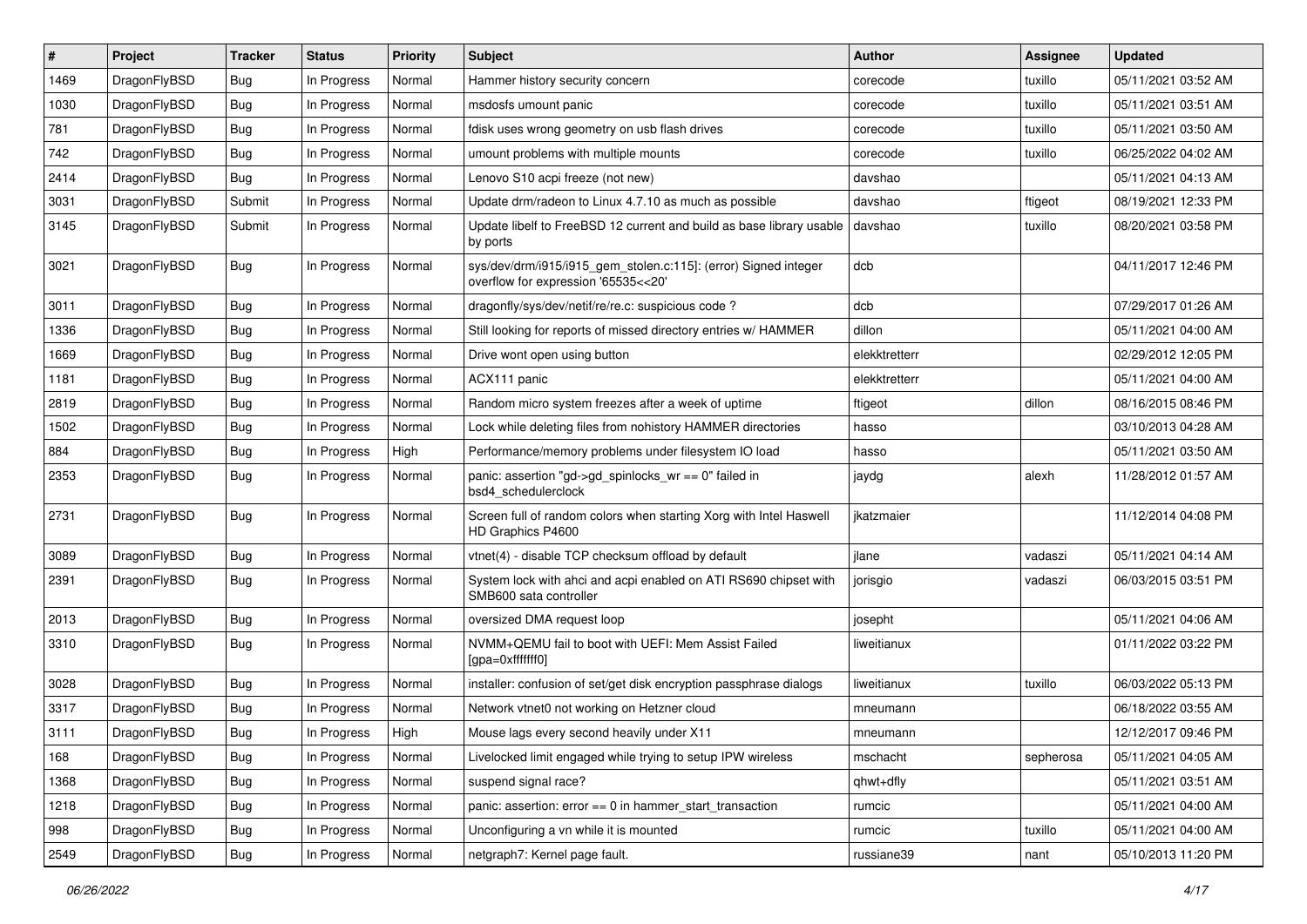| #    | Project      | <b>Tracker</b> | <b>Status</b> | <b>Priority</b> | <b>Subject</b>                                                                                                                                              | <b>Author</b>     | Assignee | <b>Updated</b>      |
|------|--------------|----------------|---------------|-----------------|-------------------------------------------------------------------------------------------------------------------------------------------------------------|-------------------|----------|---------------------|
| 3160 | DragonFlyBSD | Submit         | In Progress   | Normal          | State the implementation difference in pkill/pgrep manual                                                                                                   | sevan             | tuxillo  | 06/03/2022 05:15 PM |
| 1302 | DragonFlyBSD | Bug            | In Progress   | Normal          | Checkpoint regression?                                                                                                                                      | sjg               | sjg      | 07/10/2013 05:22 PM |
| 3113 | DragonFlyBSD | Bug            | In Progress   | Urgent          | Booting vKernel fails due being out of swap space                                                                                                           | tcullen           |          | 05/11/2021 04:14 AM |
| 2296 | DragonFlyBSD | Bug            | In Progress   | High            | panic: assertion "m->wire count > 0" failed                                                                                                                 | thomas.nikolajsen |          | 08/30/2012 06:09 AM |
| 3269 | DragonFlyBSD | Bug            | In Progress   | Normal          | Is double-buffer'd buf still required by HAMMER2 ?                                                                                                          | tkusumi           |          | 05/12/2021 04:09 PM |
| 2631 | DragonFlyBSD | <b>Bug</b>     | In Progress   | Low             | Verify library versioning current with full package build and switch it<br>on (after publishing packages)                                                   | tuxillo           |          | 05/11/2021 04:06 AM |
| 2351 | DragonFlyBSD | <b>Bug</b>     | In Progress   | Normal          | DFBSD v3.1.0.579.g44ccf - Stuck during startup, random freezes                                                                                              | tuxillo           |          | 04/24/2012 08:21 AM |
| 2345 | DragonFlyBSD | <b>Bug</b>     | In Progress   | Normal          | DFBSD v3.1.0.457.gd679f - NFS panic on diskless station                                                                                                     | tuxillo           |          | 04/07/2012 05:22 PM |
| 2282 | DragonFlyBSD | <b>Bug</b>     | In Progress   | Normal          | gdb segfaults with certain corefiles                                                                                                                        | tuxillo           |          | 01/18/2012 04:40 PM |
| 3295 | DragonFlyBSD | <b>Bug</b>     | In Progress   | Normal          | Adapt devel/libvirt for nymm                                                                                                                                | tuxillo           | tuxillo  | 11/03/2021 04:56 PM |
| 2358 | DragonFlyBSD | <b>Bug</b>     | In Progress   | Normal          | DFBSD v3.0.2.32.g928ca - panic: hammer: insufficient undo FIFO<br>space!                                                                                    | tuxillo           | tuxillo  | 05/10/2021 02:50 AM |
| 1819 | DragonFlyBSD | <b>Bug</b>     | In Progress   | Low             | truss - Major revamping task list                                                                                                                           | tuxillo           | tuxillo  | 11/27/2021 08:45 AM |
| 2360 | DragonFlyBSD | <b>Bug</b>     | In Progress   | Normal          | Wishlist: virtio driver import                                                                                                                              | vsrinivas         |          | 06/04/2022 04:16 AM |
| 1749 | DragonFlyBSD | <b>Bug</b>     | In Progress   | Normal          | HAMMER fsstress panic in hammer_flush_inode_core<br>'ip->flush_state != HAMMER_FST_FLUSH'                                                                   | vsrinivas         |          | 05/11/2021 04:06 AM |
| 1744 | DragonFlyBSD | <b>Bug</b>     | In Progress   | Normal          | HAMMER fsstress panic in hammer_setup_child_callback                                                                                                        | vsrinivas         |          | 05/11/2021 04:05 AM |
| 1661 | DragonFlyBSD | <b>Bug</b>     | In Progress   | Normal          | panic on password entry mount smb filesystem                                                                                                                | vsrinivas         |          | 11/27/2021 08:29 AM |
| 2797 | DragonFlyBSD | <b>Bug</b>     | In Progress   | Low             | vkernels with & without machdep.pmap_mmu_optimize                                                                                                           | yellowrabbit2010  |          | 11/27/2021 08:06 AM |
| 604  | DragonFlyBSD | <b>Bug</b>     | In Progress   | Normal          | 1.8.1-RELEASE - clock runs fast on mainboard ASUS P5A-B                                                                                                     | yeti              |          | 05/11/2021 03:55 AM |
| 3318 | DragonFlyBSD | <b>Bug</b>     | In Progress   | Normal          | Segmenation fault when a process resumed with checkpt exits                                                                                                 | zabolekar         | tuxillo  | 06/18/2022 08:24 AM |
| 3194 | DragonFlyBSD | <b>Bug</b>     | New           | High            | Hammer kernel crash on mirror-stream of PFS after upgrade<br>(assertion "cursor->flags &<br>HAMMER_CURSOR_ITERATE_CHECK" failed in<br>hammer_btree_iterate) | Anonymous         |          | 06/29/2019 01:32 PM |
| 3041 | DragonFlyBSD | Submit         | New           | Normal          | firmware: Remove embedding of multiple images in one module.                                                                                                | Anonymous         |          | 12/25/2020 02:15 AM |
| 2297 | DragonFlyBSD | <b>Bug</b>     | New           | Normal          | strange NFS (client) error messages / problems                                                                                                              | Anonymous         |          | 02/19/2012 02:59 PM |
| 2292 | DragonFlyBSD | Bug            | New           | Normal          | re interface with jumbo frames (mtu larger than 1500) hangs after<br>some traffic                                                                           | Anonymous         |          | 01/31/2012 12:11 AM |
| 2052 | DragonFlyBSD | <b>Bug</b>     | New           | Normal          | Kernel panic: CPU APIC ID out of range                                                                                                                      | Anonymous         |          | 05/02/2011 11:06 AM |
| 1695 | DragonFlyBSD | <b>Bug</b>     | New           | Normal          | NFS-related system breakdown                                                                                                                                | Anonymous         |          | 04/10/2014 12:35 AM |
| 2870 | DragonFlyBSD | <b>Bug</b>     | New           | High            | Broken text and icons when glamor acceleration is used                                                                                                      | 375gnu            | ftigeot  | 01/31/2016 12:13 AM |
| 2806 | DragonFlyBSD | <b>Bug</b>     | <b>New</b>    | Normal          | failed to configure a link-local address on ath0 (errno = 22)                                                                                               | Chingyuan         |          | 05/25/2021 01:00 AM |
| 989  | DragonFlyBSD | <b>Bug</b>     | New           | Normal          | installer/fdisk trouble with wrapped values                                                                                                                 | Discodestroyer    |          | 02/18/2014 06:27 AM |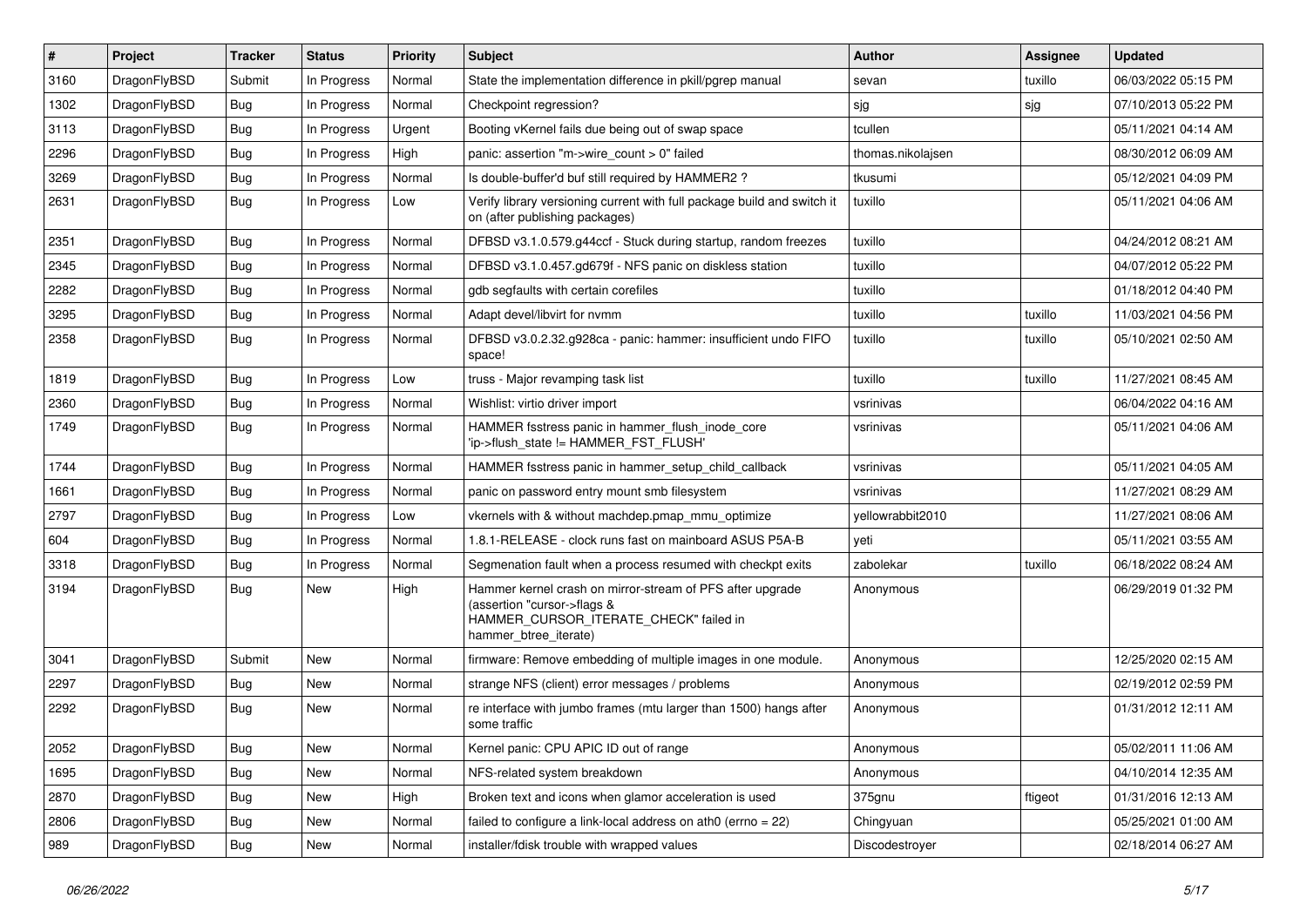| #    | Project      | <b>Tracker</b> | <b>Status</b> | <b>Priority</b> | <b>Subject</b>                                                                                                               | Author             | Assignee | <b>Updated</b>      |
|------|--------------|----------------|---------------|-----------------|------------------------------------------------------------------------------------------------------------------------------|--------------------|----------|---------------------|
| 2620 | DragonFlyBSD | <b>Bug</b>     | New           | Normal          | moused problem                                                                                                               | FilippoMo          |          | 12/20/2013 10:32 AM |
| 2618 | DragonFlyBSD | <b>Bug</b>     | New           | Normal          | mouse problem on RELEASE-3_6_0                                                                                               | FilippoMo          |          | 12/20/2013 03:26 AM |
| 2453 | DragonFlyBSD | <b>Bug</b>     | New           | Normal          | panic: assertion "gd->gd_spinlocks == 0" failed                                                                              | Johannes.Hofmann   |          | 11/12/2012 12:54 PM |
| 1850 | DragonFlyBSD | <b>Bug</b>     | New           | Normal          | volume-add on hammer root fs panic                                                                                           | Johannes.Hofmann   |          | 04/18/2019 04:27 AM |
| 3006 | DragonFlyBSD | Bug            | <b>New</b>    | Normal          | boot0cfg: panic in kern_udev.c in function _udev_dict_set_cstr when<br>installing in VirtualBox                              | <b>MichiGreat</b>  |          | 04/01/2017 02:22 PM |
| 1246 | DragonFlyBSD | <b>Bug</b>     | <b>New</b>    | Normal          | bad resolution (monitor desync) with livedvd                                                                                 | Przem0l            |          | 02/18/2014 06:29 AM |
| 2493 | DragonFlyBSD | <b>Bug</b>     | New           | Normal          | vidcontrol: invalid video mode name                                                                                          | Svarov             |          | 01/24/2013 09:55 AM |
| 2595 | DragonFlyBSD | <b>Bug</b>     | New           | Normal          | DragonFly 3.4.3 crashes on SUN Blade X6250 with Qlogic ISP 2432<br>FC card                                                   | Turvamies          |          | 10/07/2013 11:53 AM |
| 3240 | DragonFlyBSD | Bug            | New           | High            | compile error because of openssl with /usr/dports/security/rhash for<br>mysql 8 install                                      | <b>UlasSAYGIN</b>  |          | 06/04/2020 08:05 AM |
| 3219 | DragonFlyBSD | Bug            | New           | Normal          | x11/xorg port can not be build                                                                                               | <b>UlasSAYGIN</b>  |          | 03/31/2020 08:57 AM |
| 3120 | DragonFlyBSD | <b>Bug</b>     | New           | Normal          | Intel AC 8260 firmware does not load                                                                                         | Vintodrimmer       |          | 08/28/2018 03:30 AM |
| 2852 | DragonFlyBSD | Bug            | New           | Normal          | Hammer File System - hangs on undo during system boot / mount -<br>will not recover on DragonFlyBSD newer than 3.6.0         | abale              |          | 05/11/2021 04:07 AM |
| 1941 | DragonFlyBSD | Bug            | New           | Normal          | wlan config crash                                                                                                            | abandon.every.hope |          | 12/24/2010 07:54 PM |
| 2250 | DragonFlyBSD | <b>Bug</b>     | New           | Normal          | Kernel panic                                                                                                                 | adamk              |          | 11/23/2018 01:10 AM |
| 3301 | DragonFlyBSD | <b>Bug</b>     | New           | Normal          | Gkrellm from the packages is not showing logged in users in main<br>window, logged in users always $== 0$                    | adrian             |          | 01/08/2022 04:24 AM |
| 3300 | DragonFlyBSD | <b>Bug</b>     | New           | Normal          | Running Xvnc from TigerVNC package through the INETD daemon<br>in TCP WAIT mode fails hard                                   | adrian             |          | 01/08/2022 04:25 AM |
| 2210 | DragonFlyBSD | <b>Bug</b>     | <b>New</b>    | Normal          | Bugtracker cannot assign default project for new users                                                                       | ahuete.devel       |          | 11/17/2011 11:30 AM |
| 1714 | DragonFlyBSD | <b>Bug</b>     | New           | Low             | hwpmc                                                                                                                        | alexh              | swildner | 08/18/2012 02:03 PM |
| 2520 | DragonFlyBSD | <b>Bug</b>     | <b>New</b>    | Normal          | panic: assertion "IS_SERIALIZED((ifp->if_serializer))" failed in<br>if_default_serialize_assert at /usr/src/sys/net/if.c:437 | ano                |          | 03/09/2013 12:14 AM |
| 2329 | DragonFlyBSD | Bug            | <b>New</b>    | Normal          | ibm x3550 & acpi                                                                                                             | ano                |          | 06/03/2014 11:37 AM |
| 3311 | DragonFlyBSD | <b>Bug</b>     | <b>New</b>    | Low             | TrueCrypt support may cause kernel crash                                                                                     | arcade@b1t.name    |          | 04/29/2022 06:19 AM |
| 3278 | DragonFlyBSD | Bug            | New           | Normal          | Second screen image is distorted                                                                                             | arcade@b1t.name    |          | 07/10/2021 03:36 AM |
| 3209 | DragonFlyBSD | <b>Bug</b>     | New           | Normal          | svc has some minor bugs                                                                                                      | arcade@b1t.name    |          | 10/24/2019 09:08 AM |
| 2882 | DragonFlyBSD | <b>Bug</b>     | New           | Low             | bridge sends packets from individual interfaces                                                                              | arcade@b1t.name    |          | 01/09/2016 12:43 PM |
| 2878 | DragonFlyBSD | <b>Bug</b>     | New           | Low             | [fix] CCVER problem when using clang and cpu extensions<br>(intrinsics)                                                      | arcade@b1t.name    |          | 06/24/2016 04:25 AM |
| 2877 | DragonFlyBSD | <b>Bug</b>     | New           | Low             | sed fails when working with UTF-8 locale and non-UTF symbols                                                                 | arcade@b1t.name    |          | 12/30/2015 11:20 AM |
| 2107 | DragonFlyBSD | <b>Bug</b>     | New           | Normal          | 2.10.1 sata dvd drive issue                                                                                                  | ausppc             |          | 07/31/2011 08:41 PM |
| 3132 | DragonFlyBSD | Bug            | New           | Low             | unifdef mined                                                                                                                | bcallah            |          | 04/26/2018 08:34 PM |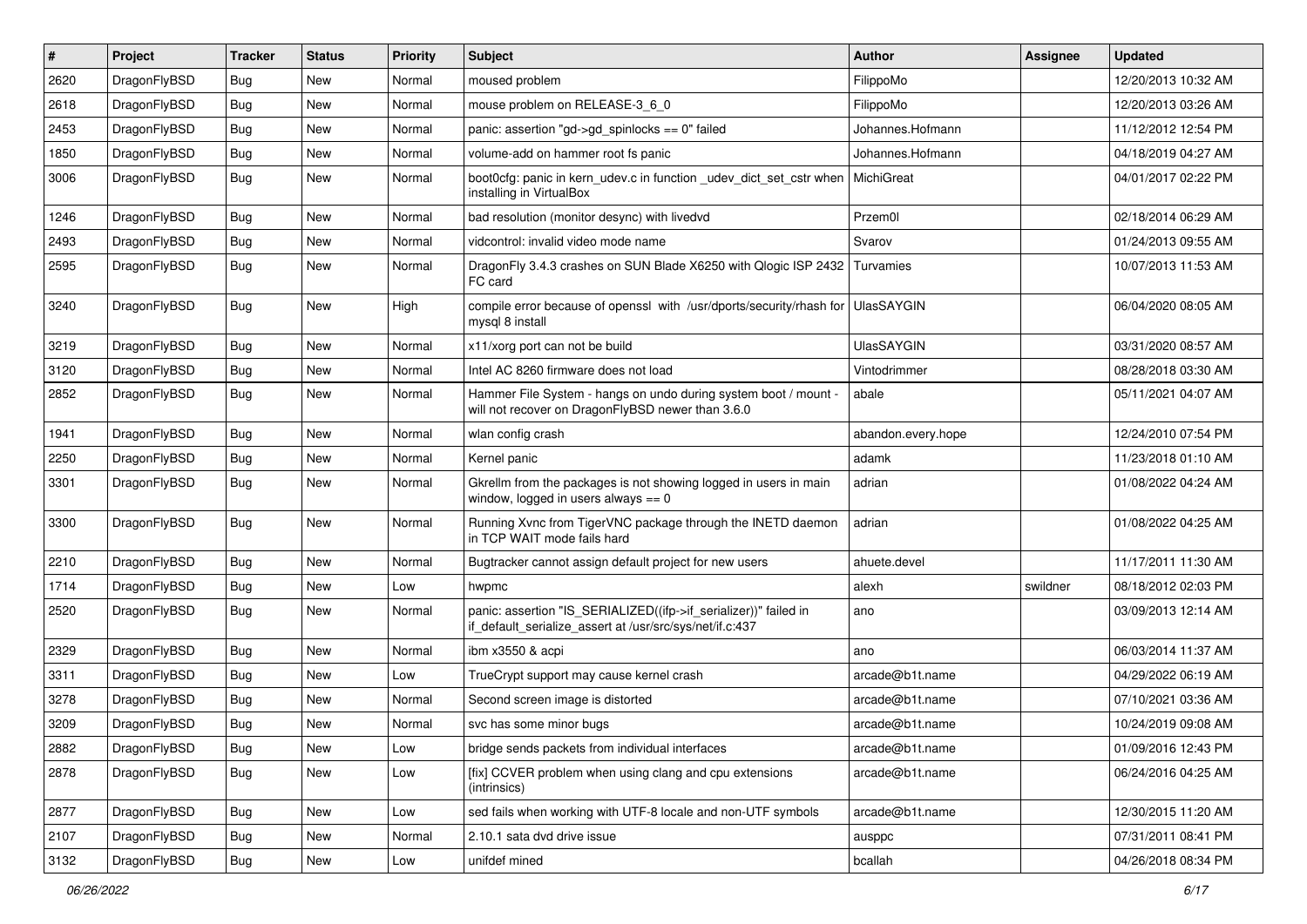| $\vert$ # | Project      | <b>Tracker</b> | <b>Status</b> | Priority | <b>Subject</b>                                                                                                | Author     | Assignee | <b>Updated</b>      |
|-----------|--------------|----------------|---------------|----------|---------------------------------------------------------------------------------------------------------------|------------|----------|---------------------|
| 3284      | DragonFlyBSD | <b>Bug</b>     | New           | Normal   | Wrong towlower() result for U+038A                                                                            | bhaible    |          | 07/10/2021 03:34 AM |
| 3283      | DragonFlyBSD | <b>Bug</b>     | <b>New</b>    | Normal   | mknodat() cannot create FIFOs                                                                                 | bhaible    |          | 07/10/2021 03:34 AM |
| 3282      | DragonFlyBSD | <b>Bug</b>     | <b>New</b>    | Normal   | unexpected errno value from fopen()                                                                           | bhaible    |          | 07/10/2021 03:34 AM |
| 3281      | DragonFlyBSD | Bug            | <b>New</b>    | Normal   | Crash after leaving unattended for a while                                                                    | bhaible    |          | 07/10/2021 03:32 AM |
| 1882      | DragonFlyBSD | <b>Bug</b>     | <b>New</b>    | Low      | Idea for handling new USB vendor/device codes                                                                 | bmk        |          | 10/20/2010 12:15 PM |
| 3110      | DragonFlyBSD | <b>Bug</b>     | <b>New</b>    | Normal   | crash with ipfw3 under load                                                                                   | bnegre82   |          | 12/09/2017 06:22 AM |
| 3101      | DragonFlyBSD | Bug            | New           | Low      | PFI CGI install not working in dragonflybsd 5.0.1 USB install                                                 | bnegre82   |          | 05/11/2021 04:14 AM |
| 1594      | DragonFlyBSD | <b>Bug</b>     | <b>New</b>    | Normal   | Kernel panic during boot from Live CD on Dell E6400                                                           | bodie      |          | 05/11/2021 03:54 AM |
| 2115      | DragonFlyBSD | Bug            | New           | Normal   | [msk] system freeze after receive some paquet                                                                 | bsdsx      |          | 08/22/2011 10:22 AM |
| 2319      | DragonFlyBSD | <b>Bug</b>     | <b>New</b>    | Normal   | crypt/passwd forward compat                                                                                   | c.turner1  |          | 02/28/2012 12:39 PM |
| 2265      | DragonFlyBSD | Bug            | New           | Normal   | mbsrtowcs does not properly handle invalid mbstate t in ps                                                    | c.turner1  | swildner | 01/10/2012 07:56 PM |
| 3143      | DragonFlyBSD | Bug            | New           | Normal   | assertion "0" failed in hammer2 inode xop chain sync                                                          | cbin       |          | 07/18/2018 12:50 PM |
| 2859      | DragonFlyBSD | Bug            | New           | Low      | Installer configuration menu always highlights "Select timezone", no<br>matter which step was last completed. | cgag       |          | 12/02/2015 01:54 PM |
| 2858      | DragonFlyBSD | <b>Bug</b>     | New           | Low      | Installer "Local or UTC" question should have "No" selected by<br>default.                                    | cgag       |          | 12/02/2015 01:18 PM |
| 3139      | DragonFlyBSD | <b>Bug</b>     | <b>New</b>    | Normal   | USB Mouse Does Not Work in DragonflyBSD guest on VirtualBox                                                   | chiguy1256 |          | 06/24/2018 10:14 PM |
| 3280      | DragonFlyBSD | Bug            | <b>New</b>    | Normal   | KMS console and i915(4) not working in 6.0                                                                    | cmusser    |          | 07/10/2021 03:35 AM |
| 2736      | DragonFlyBSD | <b>Bug</b>     | <b>New</b>    | High     | kernel panics on acpi_timer_probe function                                                                    | cnb        |          | 05/11/2021 03:55 AM |
| 2735      | DragonFlyBSD | <b>Bug</b>     | New           | Urgent   | iwn panics SYSSASSERT                                                                                         | cnb        |          | 05/11/2021 03:55 AM |
| 1538      | DragonFlyBSD | Bug            | New           | Low      | mountroot should probe file systems                                                                           | corecode   | alexh    | 11/24/2010 06:35 PM |
| 341       | DragonFlyBSD | <b>Bug</b>     | <b>New</b>    | Normal   | Vinum erroneously repors devices as busy                                                                      | corecode   | swildner | 01/21/2012 04:50 AM |
| 1556      | DragonFlyBSD | Bug            | New           | Normal   | many processes stuck in "hmrrcm", system unusable                                                             | corecode   | tuxillo  | 05/11/2021 03:52 AM |
| 1474      | DragonFlyBSD | <b>Bug</b>     | New           | Normal   | ithread 1 unexpectedly rescheduled                                                                            | corecode   | tuxillo  | 05/11/2021 03:52 AM |
| 1442      | DragonFlyBSD | Bug            | New           | Normal   | blocking SIGSEGV and triggering a segment violation produces an<br>all CPU consuming process                  | corecode   | tuxillo  | 05/11/2021 03:52 AM |
| 1440      | DragonFlyBSD | <b>Bug</b>     | New           | Normal   | ptrace/gdb doesn't work after process blocks SIGTRAP                                                          | corecode   | tuxillo  | 05/11/2021 03:52 AM |
| 1198      | DragonFlyBSD | Bug            | New           | High     | DDB loops panic in db_read_bytes                                                                              | corecode   | tuxillo  | 05/11/2021 03:51 AM |
| 731       | DragonFlyBSD | <b>Bug</b>     | New           | Normal   | system freeze on "slice too large"                                                                            | corecode   | tuxillo  | 06/25/2022 04:01 AM |
| 2687      | DragonFlyBSD | <b>Bug</b>     | <b>New</b>    | Normal   | natacontrol software RAID in installer                                                                        | csmelosky  |          | 06/22/2014 12:03 PM |
| 3243      | DragonFlyBSD | Bug            | New           | Normal   | SMART status not reported properly for SSD disks                                                              | daftaupe   |          | 09/09/2020 11:03 PM |
| 3227      | DragonFlyBSD | Submit         | New           | Normal   | Add HAMMER2 instructions in the installation medium README                                                    | daftaupe   |          | 03/26/2020 03:34 PM |
| 2994      | DragonFlyBSD | <b>Bug</b>     | <b>New</b>    | Normal   | Intermittent boot hangs after git: hammer - HAMMER Version 7                                                  | davshao    |          | 03/30/2017 02:06 PM |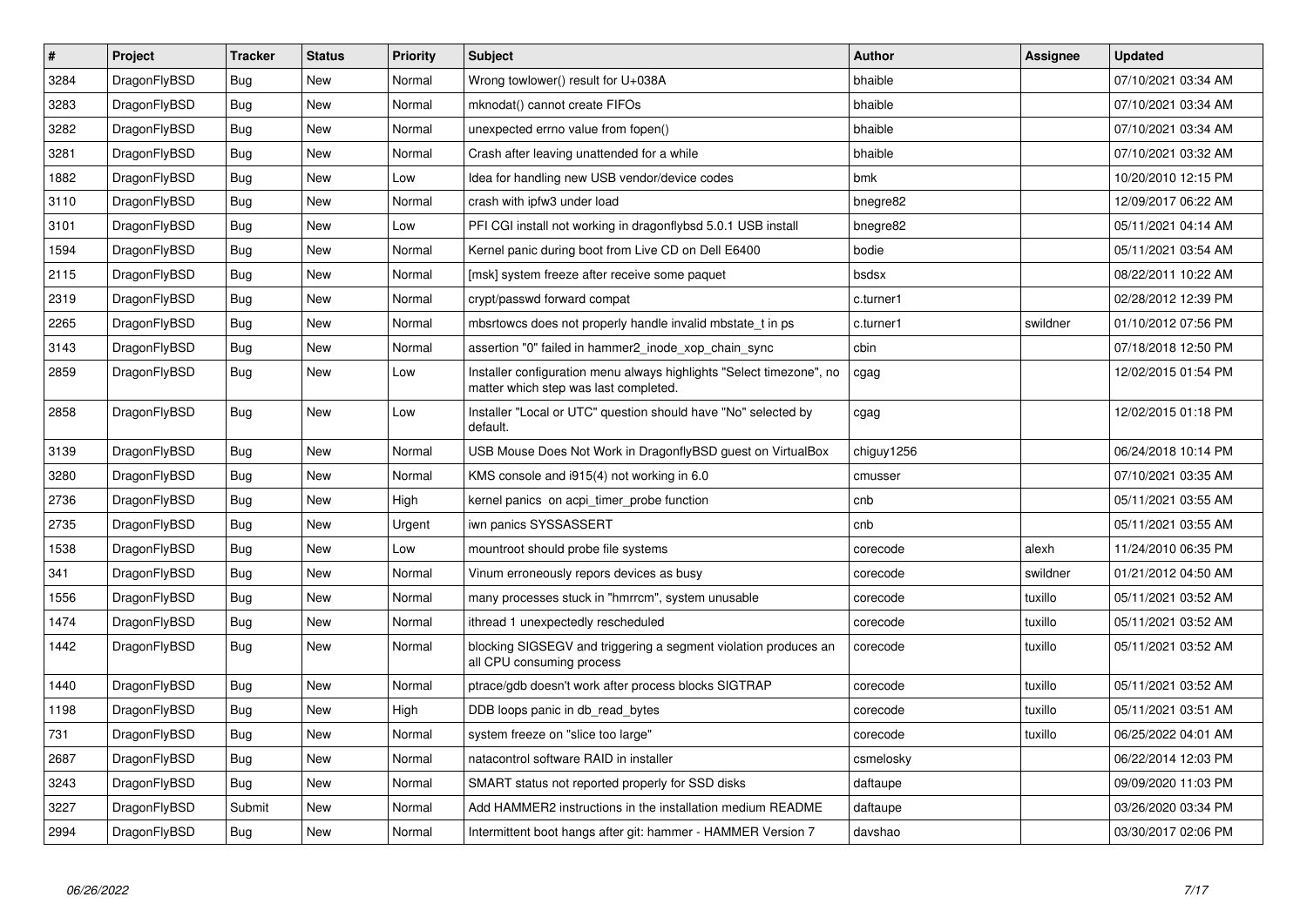| $\vert$ # | Project      | <b>Tracker</b> | <b>Status</b> | <b>Priority</b> | <b>Subject</b>                                                                                             | Author        | Assignee | <b>Updated</b>      |
|-----------|--------------|----------------|---------------|-----------------|------------------------------------------------------------------------------------------------------------|---------------|----------|---------------------|
| 2835      | DragonFlyBSD | Bug            | New           | Normal          | /usr/include/c++/5.0/bits/c++locale.h likes<br>POSIX C_SOURCE>=200809                                      | davshao       |          | 11/18/2015 03:40 AM |
| 2688      | DragonFlyBSD | Bug            | New           | Normal          | 67613368bdda7 Fix wrong checks for U4B presence Asrock Z77M<br>difficulty detecting USB keyboard           | davshao       |          | 06/28/2014 07:08 PM |
| 2652      | DragonFlyBSD | Bug            | New           | Normal          | 189a0ff3761b47  ix: Implement MSI-X support locks up Lenovo<br>S10 Intel Atom n270                         | davshao       |          | 05/14/2014 01:55 AM |
| 3076      | DragonFlyBSD | Bug            | <b>New</b>    | Normal          | sys/dev/netif/ig_hal/e1000_ich8lan.c:1594: sanity checking mixup?                                          | dcb           |          | 10/11/2017 01:58 AM |
| 3025      | DragonFlyBSD | <b>Bug</b>     | New           | Normal          | sys/dev/powermng/powernow/powernow.c:284: bad comparison?                                                  | dcb           |          | 09/23/2017 07:45 AM |
| 3024      | DragonFlyBSD | <b>Bug</b>     | New           | Low             | sys/dev/netif/wi/if_wi.c:1090]: (style) Redundant condition                                                | dcb           |          | 04/11/2017 11:56 AM |
| 3022      | DragonFlyBSD | <b>Bug</b>     | <b>New</b>    | Normal          | sys/dev/netif/ath/ath/if_ath.c:2142: strange bitmask?                                                      | dcb           |          | 04/11/2017 11:49 AM |
| 3018      | DragonFlyBSD | <b>Bug</b>     | New           | Normal          | sys/bus/u4b/wlan/if run.c:5464]: (style) Redundant condition                                               | dcb           |          | 04/11/2017 11:26 AM |
| 2790      | DragonFlyBSD | Submit         | New           | Low             | filedesc softrefs increment code factoring                                                                 | dclink        |          | 02/21/2015 04:00 AM |
| 3147      | DragonFlyBSD | Submit         | New           | Normal          | Enable headless installation                                                                               | ddegroot      |          | 10/09/2018 01:25 PM |
| 3154      | DragonFlyBSD | Submit         | New           | Normal          | Update serial handling in bootloader                                                                       | ddegroot      | dillon   | 11/06/2018 11:21 PM |
| 2708      | DragonFlyBSD | Bug            | <b>New</b>    | Normal          | unable to send TCP nor UDP on age(4) interface                                                             | dermiste      |          | 05/11/2021 03:54 AM |
| 1774      | DragonFlyBSD | Bug            | New           | Normal          | New IP header cleanup branch available for testing                                                         | dillon        |          | 05/15/2022 10:59 AM |
| 3117      | DragonFlyBSD | Bug            | New           | Normal          | Problem with colours if "intel" video-driver used                                                          | dpostolov     |          | 01/07/2018 11:35 PM |
| 3116      | DragonFlyBSD | Bug            | New           | Normal          | da0 detects on very big volume if to _remove_usb install stick and<br>reboot on Intel NUC5PPYH             | dpostolov     |          | 01/07/2018 09:40 PM |
| 1877      | DragonFlyBSD | Bug            | <b>New</b>    | Normal          | Freeze during 1st hammer cleanup after new install                                                         | elekktretterr |          | 05/15/2022 11:43 AM |
| 1634      | DragonFlyBSD | <b>Bug</b>     | New           | Normal          | panic: spin lock: 0xe4ad1320, indefinitive wait!                                                           | elekktretterr |          | 01/19/2015 03:21 AM |
| 1463      | DragonFlyBSD | Bug            | New           | Normal          | Mountroot before drives are initialized                                                                    | elekktretterr |          | 12/07/2010 01:30 PM |
| 1194      | DragonFlyBSD | Bug            | New           | Normal          | SCSI errors while trying to copy photos from my camera                                                     | elekktretterr |          | 01/14/2015 04:39 PM |
| 2254      | DragonFlyBSD | Bug            | New           | Normal          | panic: assertion "ref < &td->td_toks_end" failed in lwkt_gettoken at<br>/usr/src/sys/kern/lwkt_token.c:588 | eocallaghan   |          | 12/05/2011 10:21 PM |
| 2164      | DragonFlyBSD | <b>Bug</b>     | <b>New</b>    | Normal          | panic on reboot from usb.                                                                                  | eocallaghan   |          | 10/27/2011 09:29 AM |
| 2161      | DragonFlyBSD | <b>Bug</b>     | New           | Normal          | Outdated xorg.conf file gets installed into etc and screws up mouse                                        | eocallaghan   |          | 10/27/2011 01:51 PM |
| 2158      | DragonFlyBSD | Bug            | New           | Normal          | iwn panics with assertion on boot.                                                                         | eocallaghan   |          | 10/24/2011 04:13 PM |
| 1947      | DragonFlyBSD | Bug            | New           | Low             | GA-880GM-UD2H (rev. 1.3) AHCI fails to detect disks at the end of<br>the RAID controller                   | eocallaghan   |          | 11/27/2021 08:46 AM |
| 2544      | DragonFlyBSD | Bug            | New           | Normal          | live DVD system boot (menu option 1) caused db> prompt on<br>PE1950                                        | estrabd       |          | 05/11/2021 03:54 AM |
| 3276      | DragonFlyBSD | Submit         | New           | Normal          | Add option controlling whether gpt expand expands the last partition<br>(needs testing)                    | falsifian     |          | 07/10/2021 03:35 AM |
| 2075      | DragonFlyBSD | Bug            | New           | Normal          | pflogd on x86_64                                                                                           | fanch         |          | 05/16/2011 04:04 PM |
| 2657      | DragonFlyBSD | <b>Bug</b>     | New           | High            | Needs acl to migrate our servers                                                                           | ferney        |          | 03/31/2014 11:37 AM |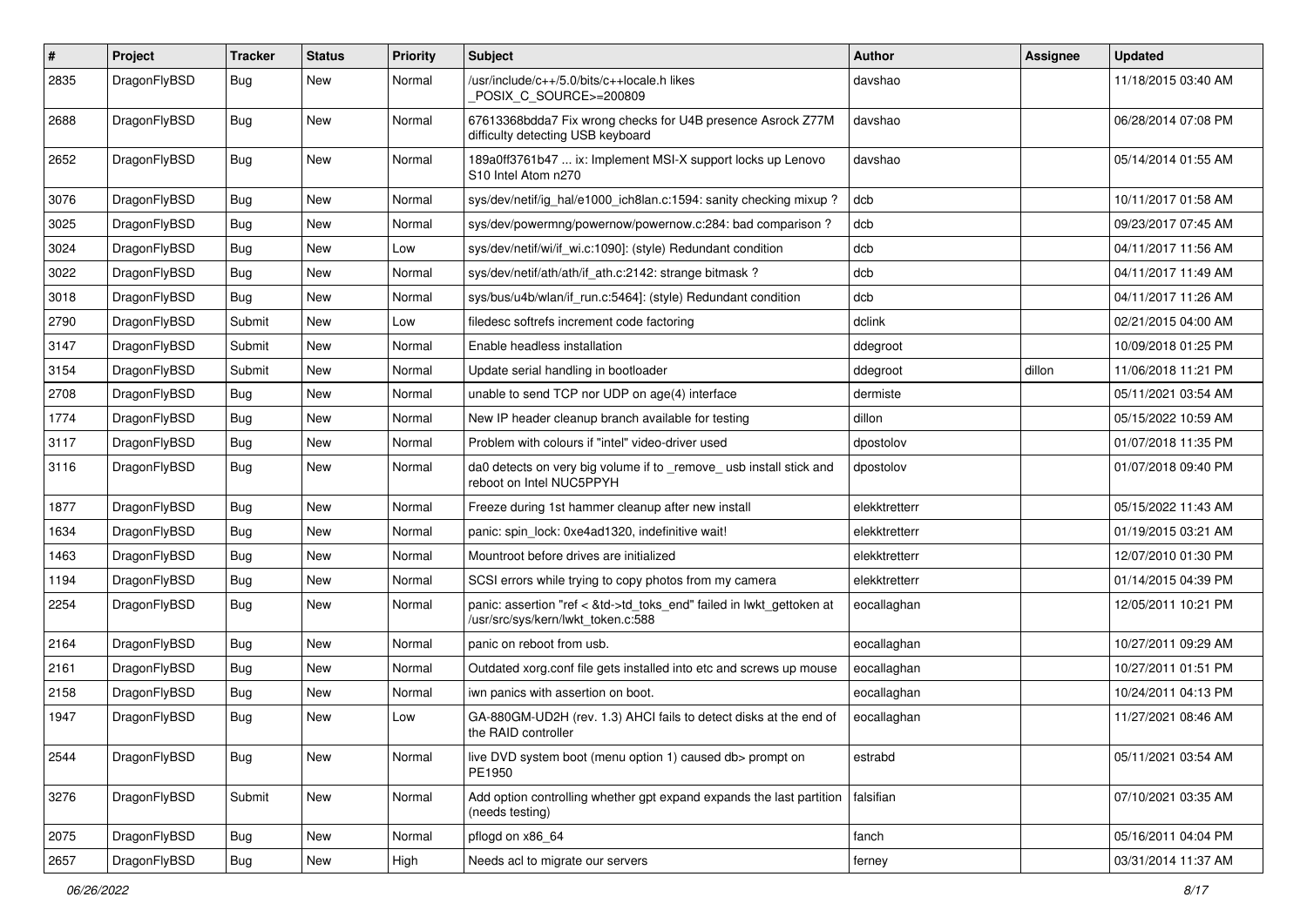| $\sharp$ | Project      | <b>Tracker</b> | <b>Status</b> | <b>Priority</b> | <b>Subject</b>                                                                            | Author       | <b>Assignee</b> | <b>Updated</b>      |
|----------|--------------|----------------|---------------|-----------------|-------------------------------------------------------------------------------------------|--------------|-----------------|---------------------|
| 2569     | DragonFlyBSD | Bug            | <b>New</b>    | Normal          | ctime NFS                                                                                 | ferney       |                 | 08/11/2013 04:35 AM |
| 1899     | DragonFlyBSD | Bug            | <b>New</b>    | Normal          | Keyboard doesn't work                                                                     | fransm       |                 | 05/15/2022 03:32 PM |
| 2803     | DragonFlyBSD | <b>Bug</b>     | <b>New</b>    | Normal          | HAMMER: Warning: UNDO area too small!                                                     | ftigeot      |                 | 03/11/2015 03:42 PM |
| 2674     | DragonFlyBSD | <b>Bug</b>     | New           | Normal          | <b>GPT Support</b>                                                                        | ftigeot      |                 | 12/28/2015 02:54 PM |
| 2619     | DragonFlyBSD | Bug            | <b>New</b>    | Normal          | Dragon Fly 3.6 can't be installed on a 6TB volume                                         | ftigeot      |                 | 02/23/2014 11:55 PM |
| 2535     | DragonFlyBSD | <b>Bug</b>     | New           | Normal          | Imap processes apparentlt blocked on disk I/O                                             | ftigeot      |                 | 04/02/2013 09:31 AM |
| 2403     | DragonFlyBSD | Bug            | New           | Low             | newfs - E doesn't handle /dev/serno device names properly                                 | ftigeot      |                 | 08/17/2012 05:07 AM |
| 2122     | DragonFlyBSD | Submit         | New           | Normal          | [Review] Fixes to the VFS layer                                                           | ftigeot      |                 | 05/31/2022 03:25 PM |
| 2051     | DragonFlyBSD | <b>Bug</b>     | New           | Normal          | No ipv6 lan route entry created on 2.10                                                   | ftigeot      |                 | 04/21/2011 10:37 AM |
| 1923     | DragonFlyBSD | Bug            | <b>New</b>    | Normal          | Abysmal NFS performance with IPv6                                                         | ftigeot      |                 | 12/05/2010 09:34 PM |
| 1826     | DragonFlyBSD | <b>Bug</b>     | New           | Normal          | panic during boot: assertion so->so_port  in tcp_input                                    | ftigeot      |                 | 05/15/2022 11:05 AM |
| 1818     | DragonFlyBSD | <b>Bug</b>     | New           | Normal          | panic: Bad tailg NEXT (kgueue issue ?)                                                    | ftigeot      |                 | 05/15/2022 11:40 AM |
| 2416     | DragonFlyBSD | <b>Bug</b>     | New           | Normal          | ".' entry can be removed on mounted nfs filesystem                                        | ftigeot      | tuxillo         | 06/03/2014 04:40 AM |
| 2577     | DragonFlyBSD | <b>Bug</b>     | <b>New</b>    | Normal          | virtio-blk iops performance is cpu limited on high end devices                            | $g$ js $278$ | vsrinivas       | 08/01/2013 02:28 PM |
| 3165     | DragonFlyBSD | <b>Bug</b>     | <b>New</b>    | Normal          | Looping at boot time                                                                      | gop          |                 | 12/28/2018 01:04 PM |
| 2095     | DragonFlyBSD | <b>Bug</b>     | <b>New</b>    | Low             | Running installer post-install: Unsupported DFUI transport "                              | greenrd      |                 | 06/26/2011 09:20 AM |
| 2094     | DragonFlyBSD | <b>Bug</b>     | New           | Normal          | Segfault when gdb printing backtrace from core dump                                       | greenrd      |                 | 06/25/2011 04:14 PM |
| 1525     | DragonFlyBSD | Bug            | <b>New</b>    | Normal          | boehm-gc problems                                                                         | hasso        |                 | 10/13/2012 07:13 PM |
| 1313     | DragonFlyBSD | <b>Bug</b>     | <b>New</b>    | Low             | Signal code in kernel needs major overhaul (signal queues,<br>si_code, si_addr)           | hasso        |                 | 05/11/2021 04:00 AM |
| 1430     | DragonFlyBSD | <b>Bug</b>     | New           | Normal          | Buggy w(1)?                                                                               | hasso        | alexh           | 11/24/2010 08:09 AM |
| 1532     | DragonFlyBSD | <b>Bug</b>     | <b>New</b>    | Low             | jemalloc doesn't work on DragonFly                                                        | hasso        | sjg             | 08/02/2011 01:14 AM |
| 2680     | DragonFlyBSD | <b>Bug</b>     | <b>New</b>    | Low             | boot0cfg update makes box unbootable                                                      | herrgard     |                 | 06/10/2014 06:02 AM |
| 2125     | DragonFlyBSD | <b>Bug</b>     | New           | Normal          | Weird garbage in dmesg                                                                    | herrgard     |                 | 08/30/2011 08:04 PM |
| 2045     | DragonFlyBSD | <b>Bug</b>     | <b>New</b>    | Normal          | ral(4): Fatal trap 12: page fault while in kernel mode (two panics)                       | herrgard     |                 | 11/03/2011 05:34 PM |
| 1982     | DragonFlyBSD | <b>Bug</b>     | <b>New</b>    | Low             | There is no linuxulator on x86-64                                                         | herrgard     |                 | 05/31/2022 02:25 PM |
| 3206     | DragonFlyBSD | Submit         | New           | Normal          | update psm/kbd to FreeBSD 12.0 code                                                       | htse         |                 | 10/05/2019 03:49 PM |
| 3201     | DragonFlyBSD | Submit         | New           | Normal          | Fixes make search display                                                                 | htse         |                 | 08/20/2021 04:02 PM |
| 3189     | DragonFlyBSD | Bug            | New           | Normal          | Allow DragonFly Mail Agent to accept an alternate config via<br>command line switch       | iang         |                 | 08/16/2021 12:42 AM |
| 3029     | DragonFlyBSD | <b>Bug</b>     | <b>New</b>    | Normal          | Running DflyBSD 4.8 on FreeBSD bhyve as a guest                                           | iron         |                 | 05/13/2022 04:33 AM |
| 2604     | DragonFlyBSD | <b>Bug</b>     | New           | Normal          | dell laptop does not boot with LATEST                                                     | isenmann     |                 | 11/20/2013 02:07 AM |
| 2746     | DragonFlyBSD | <b>Bug</b>     | New           | Normal          | some fraction of xterms started from the xmonad window manager<br>get killed with SIGALRM | isenmann     | profmakx        | 12/28/2014 02:51 AM |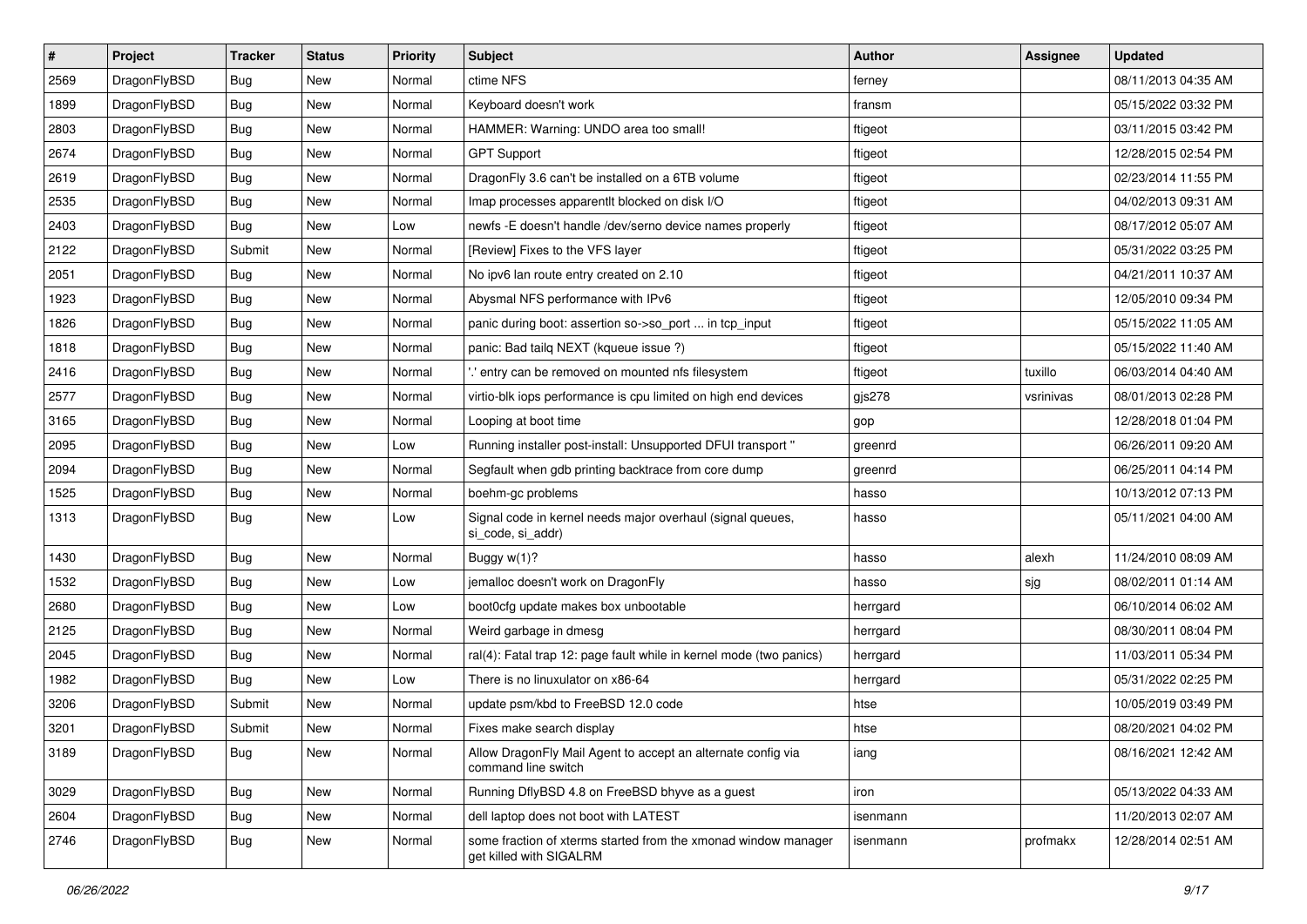| $\sharp$ | Project      | <b>Tracker</b> | <b>Status</b> | <b>Priority</b> | <b>Subject</b>                                                                                             | Author          | Assignee  | <b>Updated</b>      |
|----------|--------------|----------------|---------------|-----------------|------------------------------------------------------------------------------------------------------------|-----------------|-----------|---------------------|
| 2825     | DragonFlyBSD | <b>Bug</b>     | New           | High            | 3x dhclient = hanging system (objcache exhausted)                                                          | jaccovonb       | sepherosa | 05/11/2021 03:55 AM |
| 3134     | DragonFlyBSD | <b>Bug</b>     | <b>New</b>    | Normal          | RFC 3021 (/31 networks) appear to be unsupported                                                           | jailbird        |           | 05/16/2018 11:03 PM |
| 2369     | DragonFlyBSD | <b>Bug</b>     | New           | Normal          | panic: Bad link elm 0xffffffe07edf6068 next->prev != elm                                                   | jaydg           |           | 08/15/2012 03:04 AM |
| 2308     | DragonFlyBSD | <b>Bug</b>     | New           | Normal          | System freeze when unloading snd_hda                                                                       | jaydg           |           | 02/19/2012 07:15 AM |
| 2890     | DragonFlyBSD | <b>Bug</b>     | <b>New</b>    | Normal          | not able to boot usb installer on Toshiba Chromebook 2                                                     | johnnywhishbone |           | 02/22/2016 03:42 AM |
| 2712     | DragonFlyBSD | <b>Bug</b>     | <b>New</b>    | Normal          | connect(2) returns EINVAL when retrying after ECONNREFUSED                                                 | jorisgio        |           | 08/14/2014 05:31 PM |
| 2568     | DragonFlyBSD | <b>Bug</b>     | New           | Normal          | AHCI panic                                                                                                 | josepht         |           | 06/07/2013 05:52 PM |
| 2245     | DragonFlyBSD | <b>Bug</b>     | <b>New</b>    | Normal          | panic: assertion "ref < &td->td_toks_end" failed in lwkt_gettoken at<br>/usr/src/sys/kern/lwkt_token.c:588 | juanfra684      |           | 11/22/2011 07:41 PM |
| 2153     | DragonFlyBSD | <b>Bug</b>     | <b>New</b>    | Normal          | Too many unuseful warnings at boot                                                                         | juanfra684      |           | 10/18/2011 10:16 PM |
| 3228     | DragonFlyBSD | <b>Bug</b>     | New           | Low             | pfi kif unref: state refcount $\leq$ 0 in dmesg                                                            | justin          |           | 03/05/2021 06:39 AM |
| 2444     | DragonFlyBSD | <b>Bug</b>     | New           | Normal          | Crash during Hammer overnight cleanup                                                                      | justin          |           | 11/04/2012 07:58 AM |
| 2645     | DragonFlyBSD | <b>Bug</b>     | New           | Normal          | panic with dsched fq and ioprio                                                                            | jyoung15        |           | 02/20/2014 07:29 AM |
| 2529     | DragonFlyBSD | <b>Bug</b>     | <b>New</b>    | Low             | Sundance network adapter is not detected and attached                                                      | kworr           |           | 03/25/2013 02:29 AM |
| 2421     | DragonFlyBSD | <b>Bug</b>     | New           | High            | Kernel panic: vm_fault: page 0xc0f70000 not busy!                                                          | lentferj        |           | 10/03/2012 08:16 AM |
| 1939     | DragonFlyBSD | <b>Bug</b>     | <b>New</b>    | Normal          | Panic on nightly build and stress test box                                                                 | lentferj        |           | 12/18/2010 08:41 AM |
| 1916     | DragonFlyBSD | <b>Bug</b>     | New           | Normal          | Constant crashes on x86_64 with UFS                                                                        | lentferj        |           | 11/21/2010 07:40 PM |
| 2892     | DragonFlyBSD | <b>Bug</b>     | New           | Normal          | swap_pager:indefinite wait bufferf error                                                                   | lhmwzy          |           | 02/21/2016 10:32 PM |
| 2917     | DragonFlyBSD | <b>Bug</b>     | <b>New</b>    | Normal          | da8: reading primary partition table: error accessing offset<br>000000000000 for 512                       | liweitianux     |           | 05/11/2021 08:43 PM |
| 2565     | DragonFlyBSD | <b>Bug</b>     | <b>New</b>    | Normal          | "ifconfig ix0 up" panic                                                                                    | Itpig402a       |           | 06/03/2013 05:46 AM |
| 2434     | DragonFlyBSD | <b>Bug</b>     | New           | Normal          | BTX Halted - Boot fails on USB/GUI                                                                         | lucmv           |           | 10/17/2012 08:12 PM |
| 2808     | DragonFlyBSD | <b>Bug</b>     | New           | Normal          | X freeze by switching between X and VT - results in black screen                                           | lukesky333      |           | 05/11/2021 03:55 AM |
| 2531     | DragonFlyBSD | <b>Bug</b>     | New           | Normal          | camcontrol fails to disable APM                                                                            | m.lombardi85    |           | 03/23/2013 12:28 PM |
| 2167     | DragonFlyBSD | <b>Bug</b>     | New           | Normal          | shutdown/reboot fails after uptime msq                                                                     | marino          |           | 11/28/2011 03:01 AM |
| 2370     | DragonFlyBSD | <b>Bug</b>     | New           | Normal          | panic: ffs_valloc: dup alloc                                                                               | marino          | vsrinivas | 02/01/2013 09:28 AM |
| 2092     | DragonFlyBSD | <b>Bug</b>     | <b>New</b>    | Normal          | Panic: Bad link elm 0x next->prev != elm                                                                   | masterblaster   | dillon    | 12/04/2011 12:49 PM |
| 3035     | DragonFlyBSD | <b>Bug</b>     | New           | Normal          | panic: assertion "cpu >= 0 && cpu < ncpus" failed in netisr_cpuport<br>at /usr/src/sys/net/netisr2.h:87    | masu            |           | 05/11/2017 01:24 AM |
| 2809     | DragonFlyBSD | <b>Bug</b>     | New           | Normal          | hammer mirror-stream                                                                                       | masu            |           | 04/10/2015 12:33 AM |
| 2067     | DragonFlyBSD | <b>Bug</b>     | <b>New</b>    | Normal          | sound/pcm: "play interrupt timeout, channel dead"                                                          | matthiasr       |           | 05/11/2021 03:55 AM |
| 2598     | DragonFlyBSD | <b>Bug</b>     | New           | Normal          | i386 via USB Booting                                                                                       | mbzadegan       |           | 10/21/2013 02:28 AM |
| 1293     | DragonFlyBSD | <b>Bug</b>     | New           | Normal          | 2.2.1-REL Installer Request                                                                                | mk              | tuxillo   | 05/11/2021 04:00 AM |
| 3235     | DragonFlyBSD | <b>Bug</b>     | New           | Normal          | Kernel panic in devfs_vnops.c                                                                              | mneumann        |           | 04/28/2020 07:00 AM |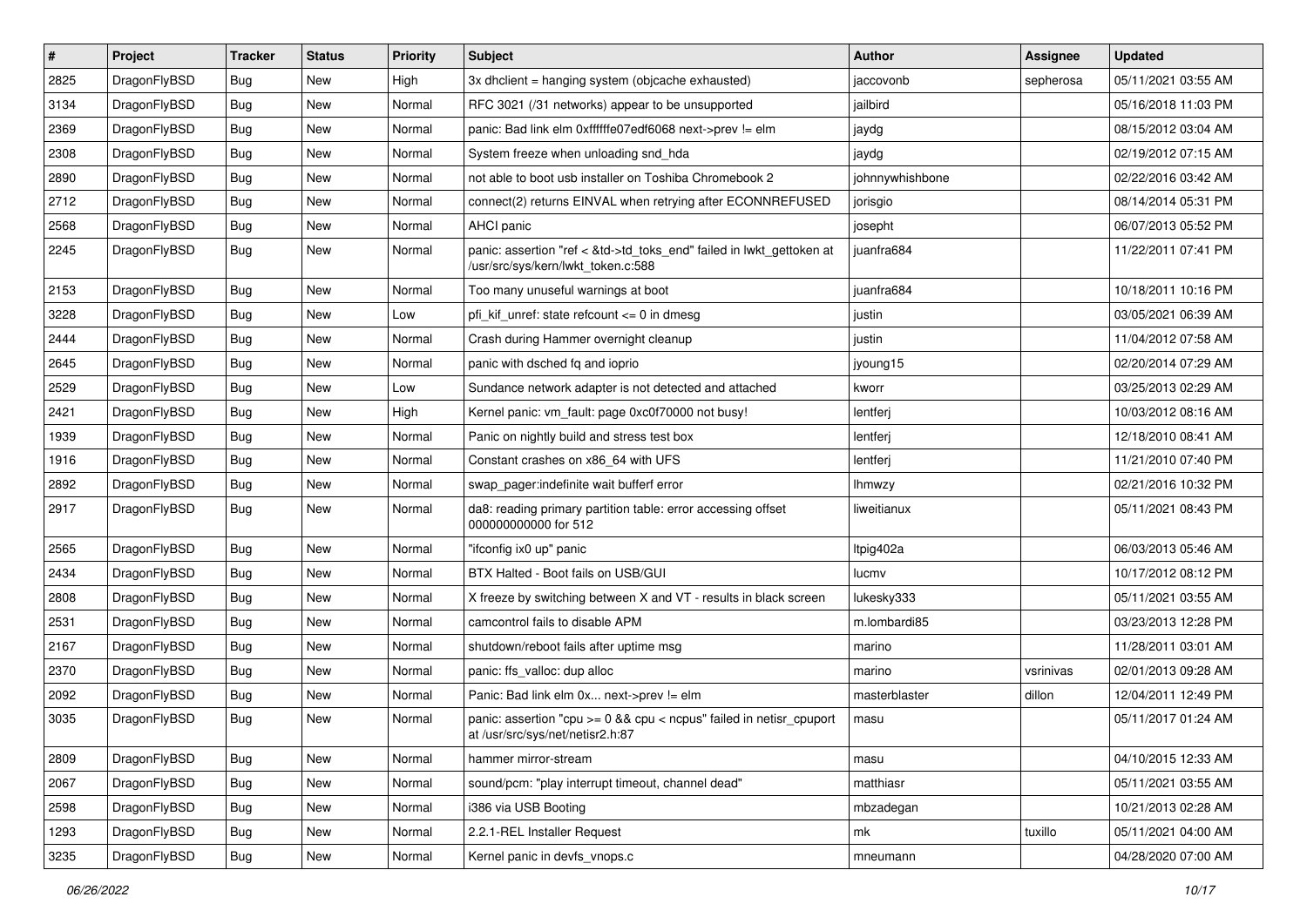| $\pmb{\#}$ | Project      | <b>Tracker</b> | <b>Status</b> | <b>Priority</b> | Subject                                                                          | <b>Author</b>          | Assignee | <b>Updated</b>      |
|------------|--------------|----------------|---------------|-----------------|----------------------------------------------------------------------------------|------------------------|----------|---------------------|
| 3222       | DragonFlyBSD | Bug            | New           | Normal          | gcc - undefined reference to '__atomic_load' (missing libatomic?)                | mneumann               |          | 02/08/2020 02:45 AM |
| 2972       | DragonFlyBSD | Bug            | <b>New</b>    | Normal          | ipfw3 "deny to me" does not work correctly                                       | mneumann               |          | 12/27/2016 12:11 PM |
| 2881       | DragonFlyBSD | Bug            | New           | Normal          | Pulseaudio hangs/resets system when starting X11                                 | mneumann               |          | 01/09/2016 03:08 AM |
| 2788       | DragonFlyBSD | Bug            | New           | Normal          | ioctl GSLICEINFO: Not working for vnode slice                                    | mneumann               |          | 02/12/2015 07:49 AM |
| 3218       | DragonFlyBSD | Bug            | <b>New</b>    | Normal          | Kernel panics are not sent to comconsole when booted over EFI                    | mqudsi                 |          | 12/02/2019 08:52 PM |
| 679        | DragonFlyBSD | <b>Bug</b>     | New           | Low             | Netgraph backward compatibility for old *LEN constants                           | nant                   | nant     | 02/18/2014 05:45 AM |
| 2104       | DragonFlyBSD | Bug            | <b>New</b>    | Normal          | network configuration seg. fault on install CD                                   | navratil               |          | 07/26/2011 07:55 AM |
| 2098       | DragonFlyBSD | Submit         | New           | Normal          | [PATCH] correct ath man page example<br>(/usr/src/share/man/man4/ath.4)          | nobody                 |          | 11/15/2011 12:27 AM |
| 3215       | DragonFlyBSD | Bug            | <b>New</b>    | Normal          | Hang in tcdrain(3) after write(3)                                                | noloader               |          | 11/25/2019 03:08 PM |
| 2622       | DragonFlyBSD | Bug            | New           | Normal          | VAIO FIT15E fn keys support                                                      | nonsolosoft            |          | 12/31/2013 01:31 AM |
| 2621       | DragonFlyBSD | Bug            | New           | Normal          | core dump using cdrom                                                            | nonsolosoft            |          | 12/27/2013 12:43 AM |
| 2412       | DragonFlyBSD | Bug            | <b>New</b>    | Normal          | wlan0 fails to get address via dhclient                                          | nonsolosoft            |          | 08/30/2012 05:55 AM |
| 2182       | DragonFlyBSD | Bug            | New           | Normal          | if msk PHY FIFO underrun/overflow                                                | nonsolosoft            |          | 09/03/2012 06:39 AM |
| 1193       | DragonFlyBSD | Bug            | New           | Normal          | kernel doesn't recognize cdrom drive                                             | nonsolosoft            |          | 01/25/2014 09:11 PM |
| 3052       | DragonFlyBSD | Bug            | New           | Normal          | panic DragonFly v4.8.1-RELEASE by mounting a malformed NTFS<br>image [64.000]    | open.source@ribose.com |          | 08/14/2017 03:22 AM |
| 3051       | DragonFlyBSD | Bug            | <b>New</b>    | Normal          | panic DragonFly v4.8.1-RELEASE by mounting a malformed NTFS<br>image [12.000]    | open.source@ribose.com |          | 08/14/2017 03:20 AM |
| 3049       | DragonFlyBSD | Bug            | <b>New</b>    | Normal          | panic DragonFly v4.8.1-RELEASE by mounting a malformed<br>msdosfs image [12.128] | open.source@ribose.com |          | 08/14/2017 02:53 AM |
| 2802       | DragonFlyBSD | Bug            | <b>New</b>    | Normal          | USB Wifi urtwn0 crash from cd boot                                               | opvalues               |          | 03/10/2015 01:07 AM |
| 2799       | DragonFlyBSD | Bug            | <b>New</b>    | Normal          | Fatal trap 12 caused by moused(8) -p /dev/cual0                                  | opvalues               |          | 03/04/2015 11:01 PM |
| 3107       | DragonFlyBSD | Bug            | <b>New</b>    | Low             | ACPI interrupt storm when loading i915 on Lenovo T460                            | oyvinht                |          | 07/15/2020 07:01 AM |
| 2874       | DragonFlyBSD | Bug            | New           | Normal          | make world DESTDIR=/emptydir fails                                               | pascii                 |          | 12/25/2015 07:04 AM |
| 2117       | DragonFlyBSD | Bug            | New           | High            | ACPI and/or bce(4) problem with 2.11.0.673.g0d557 on HP DL380<br>G <sub>6</sub>  | pauska                 |          | 08/22/2011 10:15 AM |
| 2898       | DragonFlyBSD | Bug            | <b>New</b>    | Normal          | <b>HAMMER</b> panic                                                              | pavalos                |          | 11/03/2018 07:05 AM |
| 2526       | DragonFlyBSD | Bug            | New           | Normal          | hammer cleanup doesn't run on first day of DST                                   | pavalos                |          | 10/18/2016 05:28 PM |
| 2248       | DragonFlyBSD | Bug            | New           | Normal          | sysctl panic                                                                     | pavalos                |          | 11/23/2011 06:23 PM |
| 2199       | DragonFlyBSD | Bug            | New           | Normal          | screen segfaults if utmpx isn't present                                          | pavalos                |          | 11/15/2011 10:52 PM |
| 2099       | DragonFlyBSD | <b>Bug</b>     | New           | Normal          | page fault panic in vm system                                                    | pavalos                |          | 07/10/2011 08:51 AM |
| 2048       | DragonFlyBSD | <b>Bug</b>     | New           | Normal          | panic: ffs_sync: rofs mod                                                        | pavalos                |          | 04/12/2011 05:45 AM |
| 2008       | DragonFlyBSD | Bug            | New           | Normal          | lwkt_setcpu_remote: td->td_flags 00800621 console flood                          | pavalos                |          | 03/06/2011 09:37 PM |
| 1949       | DragonFlyBSD | <b>Bug</b>     | New           | Normal          | iwn panic                                                                        | pavalos                |          | 01/30/2011 03:21 AM |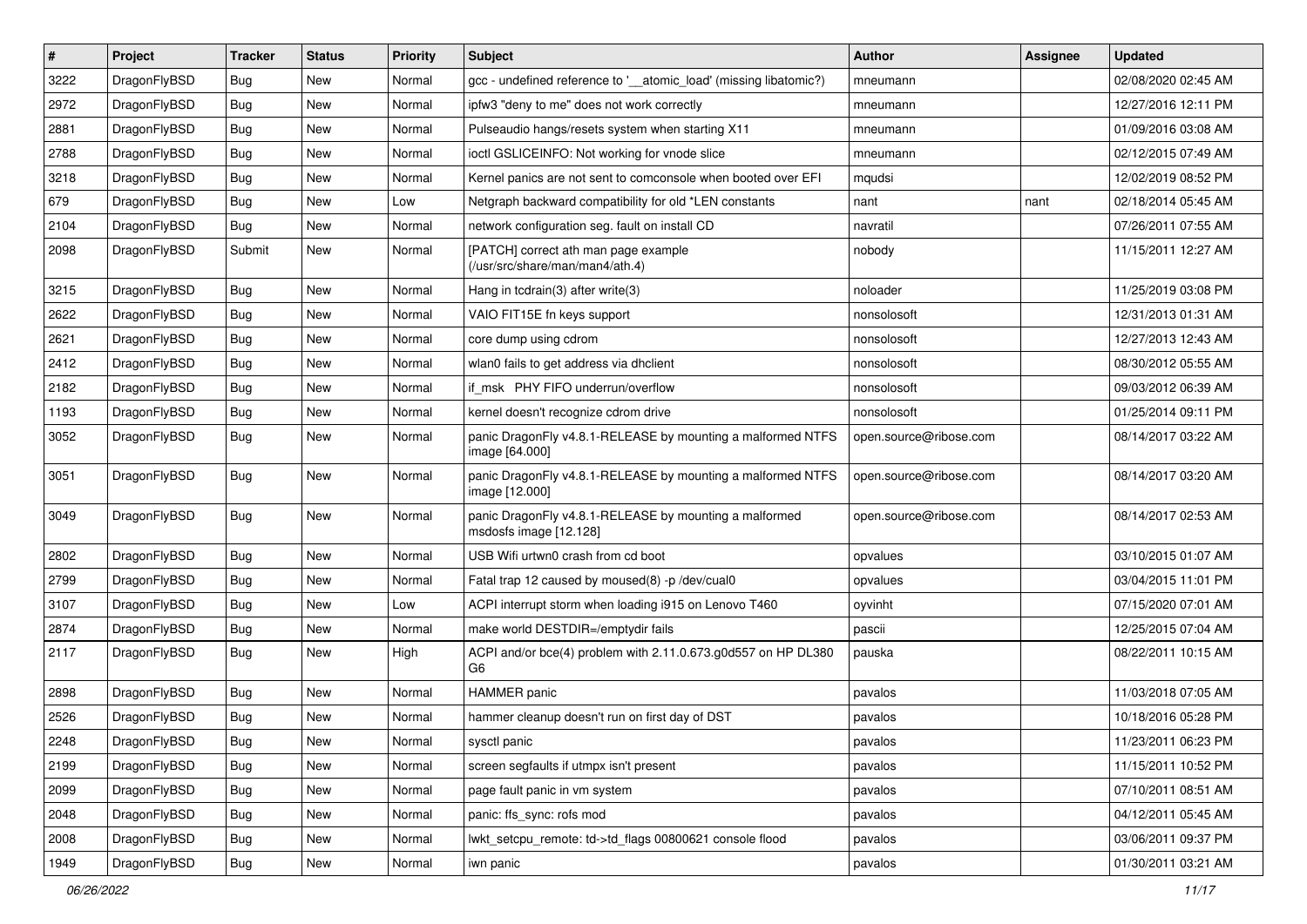| #    | Project      | <b>Tracker</b> | <b>Status</b> | <b>Priority</b> | <b>Subject</b>                                                                                                 | <b>Author</b> | <b>Assignee</b> | <b>Updated</b>      |
|------|--------------|----------------|---------------|-----------------|----------------------------------------------------------------------------------------------------------------|---------------|-----------------|---------------------|
| 599  | DragonFlyBSD | Bug            | <b>New</b>    | Urgent          | 1.9.0 reproducable panic                                                                                       | pavalos       |                 | 12/22/2010 01:08 AM |
| 1946 | DragonFlyBSD | Bug            | <b>New</b>    | Normal          | ieee80211 panic                                                                                                | pavalos       | josepht         | 01/27/2011 06:00 PM |
| 1969 | DragonFlyBSD | Bug            | New           | Normal          | pf-related network problem                                                                                     | pavalos       | lentferj        | 02/01/2011 06:57 PM |
| 1769 | DragonFlyBSD | <b>Bug</b>     | <b>New</b>    | Normal          | panic: assertion: _tp->tt_msg->tt_cpuid == mycpuid in<br>tcp_callout_active                                    | pavalos       | sjg             | 05/15/2022 11:07 AM |
| 3226 | DragonFlyBSD | Bug            | <b>New</b>    | Normal          | Xorg freezes in vm: thread stuck in "objtrm1"                                                                  | peeter        |                 | 04/08/2020 02:10 AM |
| 2970 | DragonFlyBSD | Bug            | <b>New</b>    | Normal          | kernel 4.7: "Is -I" causes panic on UDF filesystem: "bgetvp -<br>overlapping buffer"                           | peeter        |                 | 12/21/2016 02:46 AM |
| 1943 | DragonFlyBSD | <b>Bug</b>     | <b>New</b>    | Normal          | hammer assertion panic                                                                                         | peter         |                 | 12/27/2010 12:45 AM |
| 1990 | DragonFlyBSD | Bug            | <b>New</b>    | Normal          | /mnt too large to mount                                                                                        | peur.neu      |                 | 02/16/2011 11:24 PM |
| 1951 | DragonFlyBSD | <b>Bug</b>     | <b>New</b>    | Normal          | dma_timeouts at phyaddr on a good hdd                                                                          | peur.neu      |                 | 01/04/2011 07:12 AM |
| 3247 | DragonFlyBSD | Bug            | New           | Normal          | Kernel panic doing nothing much                                                                                | phma          |                 | 09/12/2020 11:40 PM |
| 2816 | DragonFlyBSD | Bug            | <b>New</b>    | Normal          | A multitasking process being debugged can get stuck                                                            | phma          |                 | 05/19/2015 03:57 AM |
| 2611 | DragonFlyBSD | Bug            | <b>New</b>    | Normal          | Change in IP address results in network not working                                                            | phma          |                 | 12/05/2013 07:55 PM |
| 2557 | DragonFlyBSD | <b>Bug</b>     | New           | Normal          | stock 3.4.1 kernel halts during booting if dm and dm target crypt<br>are loaded and RAID controller is present | phma          |                 | 05/12/2013 10:38 PM |
| 2552 | DragonFlyBSD | Bug            | <b>New</b>    | Low             | hammer recovery should indicate progress                                                                       | phma          |                 | 05/03/2013 12:13 AM |
| 2547 | DragonFlyBSD | Bug            | <b>New</b>    | High            | crashed while doing a dry run of pkg rolling-replace                                                           | phma          |                 | 04/18/2013 10:40 PM |
| 2389 | DragonFlyBSD | <b>Bug</b>     | New           | Normal          | computer crashed while listing processes                                                                       | phma          |                 | 06/18/2012 02:49 PM |
| 2387 | DragonFlyBSD | <b>Bug</b>     | <b>New</b>    | Normal          | hammer ignores -t during dedup                                                                                 | phma          |                 | 06/17/2012 12:30 PM |
| 2331 | DragonFlyBSD | Bug            | <b>New</b>    | Normal          | reading mouse mode from unopen file descriptor hangs mouse<br>driver                                           | phma          |                 | 03/14/2012 09:43 AM |
| 2311 | DragonFlyBSD | <b>Bug</b>     | <b>New</b>    | Normal          | Xorg crash having something to do with drm                                                                     | phma          |                 | 02/22/2012 09:59 AM |
| 2306 | DragonFlyBSD | <b>Bug</b>     | <b>New</b>    | Normal          | a crash starts the kernel debugger in text mode, but just reboots in X                                         | phma          |                 | 02/11/2012 08:02 PM |
| 1559 | DragonFlyBSD | Bug            | <b>New</b>    | Normal          | kernel trap                                                                                                    | phma          |                 | 11/27/2021 08:43 AM |
| 3302 | DragonFlyBSD | <b>Bug</b>     | <b>New</b>    | Normal          | Will not boot on System76 Lemur Pro (lemp10)                                                                   | piecuch       |                 | 11/03/2021 10:21 AM |
| 3298 | DragonFlyBSD | Bug            | <b>New</b>    | Normal          | Running "w" and having logged in via XDM through VNC, "w" prints<br>an extra error message                     | piecuch       |                 | 10/25/2021 09:16 AM |
| 3239 | DragonFlyBSD | Bug            | New           | Normal          | unable to SIGKILL glitched emacs                                                                               | piecuch       |                 | 05/26/2020 03:30 AM |
| 3238 | DragonFlyBSD | <b>Bug</b>     | <b>New</b>    | Normal          | race conditions when printing from vkernel console                                                             | piecuch       |                 | 05/19/2020 02:50 PM |
| 2496 | DragonFlyBSD | Bug            | New           | Normal          | NTFS malloc limit exceeded                                                                                     | plasmob       | tuxillo         | 02/19/2013 08:47 AM |
| 3245 | DragonFlyBSD | Bug            | <b>New</b>    | Normal          | panic: free: guard1x fail, i915 load from loader.conf                                                          | polachok      |                 | 08/21/2020 10:36 AM |
| 1942 | DragonFlyBSD | Bug            | <b>New</b>    | Normal          | locking against myself in getcacheblk()?                                                                       | qhwt.dfly     |                 | 05/31/2022 02:15 PM |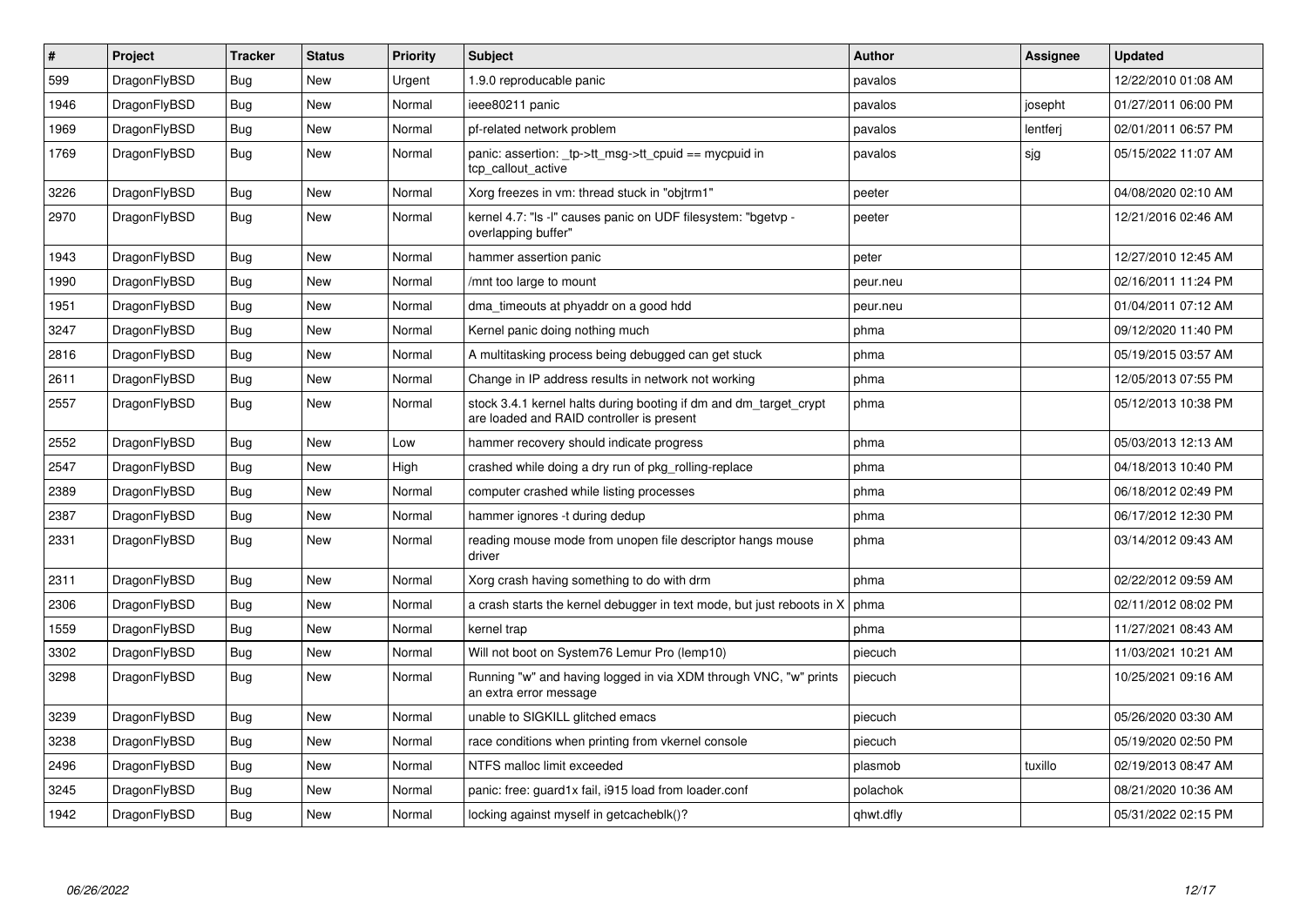| #    | Project      | <b>Tracker</b> | <b>Status</b> | <b>Priority</b> | Subject                                                                                                                                                                                           | <b>Author</b> | Assignee | <b>Updated</b>      |
|------|--------------|----------------|---------------|-----------------|---------------------------------------------------------------------------------------------------------------------------------------------------------------------------------------------------|---------------|----------|---------------------|
| 1917 | DragonFlyBSD | Bug            | New           | Normal          | panic: assertion: (RB_EMPTY(&ip->rec_tree) && (ip->flags &<br>HAMMER_INODE_XDIRTY) == 0)    (!RB_EMPTY(&ip->rec_tree)<br>&& (ip->flags & HAMMER_INODE_XDIRTY) != 0) in<br>hammer_flush_inode_done | qhwt.dfly     |          | 11/24/2010 03:23 AM |
| 1876 | DragonFlyBSD | Bug            | <b>New</b>    | Normal          | devfs in jail + logging out from console(ttyv1+) -> panic                                                                                                                                         | qhwt.dfly     | tuxillo  | 05/31/2022 03:24 PM |
| 2371 | DragonFlyBSD | <b>Bug</b>     | <b>New</b>    | Normal          | Timezone problem with America/Sao Paulo                                                                                                                                                           | raitech       |          | 05/17/2012 01:42 PM |
| 3313 | DragonFlyBSD | <b>Bug</b>     | New           | Normal          | Can't boot from my live USB at all. The kernel loading process<br>hangs.                                                                                                                          | rempas        |          | 06/03/2022 12:16 AM |
| 2675 | DragonFlyBSD | Bug            | <b>New</b>    | Low             | Ultimate N WiFi Link 5300 get iwn intr: fatal firmware error on 5GHz                                                                                                                              | revuwa        |          | 05/11/2021 04:07 AM |
| 2822 | DragonFlyBSD | <b>Bug</b>     | <b>New</b>    | Normal          | USB 3.0 stick throws "reading primary partition table: error<br>accessing offset 000[] for 152" error, while the stick works on any<br>other OS I tested                                          | revuwa        | profmakx | 06/29/2015 05:56 AM |
| 1836 | DragonFlyBSD | Bug            | <b>New</b>    | Normal          | Incorrect TCP checksum show up in tcpdump                                                                                                                                                         | robgar1       |          | 05/15/2022 11:22 AM |
| 2430 | DragonFlyBSD | <b>Bug</b>     | New           | Normal          | Alternate Password Hash method                                                                                                                                                                    | robin.carey1  |          | 10/07/2012 06:28 AM |
| 2138 | DragonFlyBSD | <b>Bug</b>     | New           | Normal          | > 100% CPU usage                                                                                                                                                                                  | robin.carey1  |          | 09/26/2011 12:20 PM |
| 600  | DragonFlyBSD | <b>Bug</b>     | <b>New</b>    | Low             | /sys/libkern/karc4random                                                                                                                                                                          | robin carey5  | profmakx | 01/19/2015 03:07 AM |
| 2626 | DragonFlyBSD | <b>Bug</b>     | <b>New</b>    | Normal          | iwn driver drops with error: "firmware error 'iwn intr: fatal firmware<br>error""                                                                                                                 | rodyaj        |          | 01/09/2014 05:50 AM |
| 2738 | DragonFlyBSD | Bug            | <b>New</b>    | Normal          | Hammer: Strange behavior when trying to recover old version of<br>moved file                                                                                                                      | roland        |          | 11/20/2014 08:02 AM |
| 3141 | DragonFlyBSD | Bug            | <b>New</b>    | Normal          | dhclient blocks boot process                                                                                                                                                                      | rowo          |          | 12/16/2018 11:01 AM |
| 2887 | DragonFlyBSD | <b>Bug</b>     | <b>New</b>    | Low             | Missing extattr_namespace_to_string and<br>extattr_string_to_namespace functions                                                                                                                  | rubenk        |          | 02/06/2016 05:09 AM |
| 2423 | DragonFlyBSD | Bug            | <b>New</b>    | Urgent          | After multiple panics/locks, hitting KKASSERT in<br>hammer init cursor                                                                                                                            | rumcic        |          | 09/18/2012 02:28 AM |
| 2080 | DragonFlyBSD | Bug            | New           | Normal          | panic: lockmgr thrd sleep: called from interrupt, ipi, or hard code<br>section                                                                                                                    | rumcic        |          | 05/30/2011 05:06 PM |
| 2072 | DragonFlyBSD | Bug            | <b>New</b>    | Normal          | Fatal trap 12: stopped at lwkt send ipig3                                                                                                                                                         | rumcic        |          | 05/17/2011 04:12 AM |
| 1975 | DragonFlyBSD | <b>Bug</b>     | <b>New</b>    | Normal          | Applications seg fault in select() and poll()                                                                                                                                                     | rumcic        |          | 05/31/2022 02:58 PM |
| 1874 | DragonFlyBSD | Bug            | New           | Normal          | mpd listening on all IPs, accepting only on one                                                                                                                                                   | rumcic        |          | 05/08/2011 01:01 PM |
| 1873 | DragonFlyBSD | <b>Bug</b>     | New           | Normal          | Panic upon usb mouse detach and reattaching                                                                                                                                                       | rumcic        |          | 02/01/2011 09:53 AM |
| 1192 | DragonFlyBSD | Submit         | New           | Normal          | KKASSERTs in sys/kern/uipc_{msg,socket}.c are too strict                                                                                                                                          | rumcic        |          | 05/11/2021 04:07 AM |
| 2316 | DragonFlyBSD | <b>Bug</b>     | New           | Normal          | Ungraceful invalid password handling for adding a new user in the<br>installer                                                                                                                    | rune          |          | 04/27/2012 11:23 PM |
| 3047 | DragonFlyBSD | Bug            | New           | Normal          | HAMMER critical write error                                                                                                                                                                       | samuel        |          | 06/19/2019 09:50 AM |
| 2123 | DragonFlyBSD | <b>Bug</b>     | New           | Normal          | hammer is losing files                                                                                                                                                                            | schmir        |          | 08/30/2011 07:56 PM |
| 2042 | DragonFlyBSD | <b>Bug</b>     | New           | Normal          | kernel panic, when run boot0cfg                                                                                                                                                                   | sepherosa     |          | 05/31/2022 03:01 PM |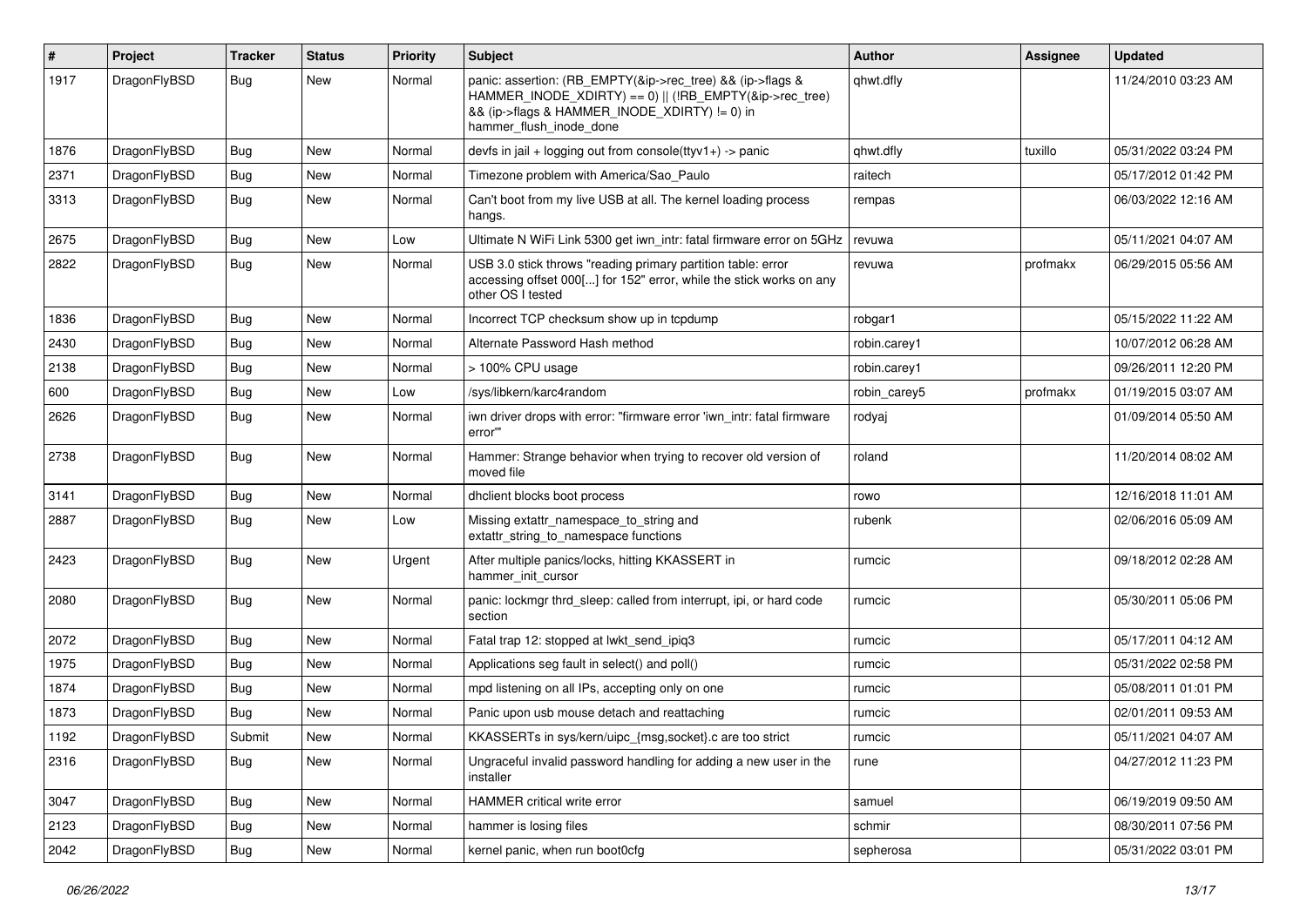| $\sharp$ | Project      | <b>Tracker</b> | <b>Status</b> | <b>Priority</b> | Subject                                                                              | <b>Author</b> | Assignee | <b>Updated</b>      |
|----------|--------------|----------------|---------------|-----------------|--------------------------------------------------------------------------------------|---------------|----------|---------------------|
| 1944     | DragonFlyBSD | Bug            | New           | Normal          | panic: backing_object 0xdea7b258 was somehow re-referenced<br>during collapse!       | sepherosa     |          | 12/27/2010 02:06 AM |
| 2933     | DragonFlyBSD | Submit         | <b>New</b>    | Normal          | Remove unix domain socket support from cat(1)                                        | sevan         |          | 08/01/2016 08:10 PM |
| 2924     | DragonFlyBSD | <b>Bug</b>     | New           | Normal          | cat -v fails to tag characters in extended table with M- prefix with<br>some locales | sevan         |          | 07/11/2016 07:18 AM |
| 2124     | DragonFlyBSD | Bug            | <b>New</b>    | Normal          | getty repeating too quickly on port /dev/ttyv0                                       | sgeorge.ml    |          | 09/01/2011 04:28 AM |
| 2891     | DragonFlyBSD | <b>Bug</b>     | <b>New</b>    | Normal          | Kernel panic in IEEE802.11 related code                                              | shamaz        |          | 05/29/2016 05:49 PM |
| 2863     | DragonFlyBSD | <b>Bug</b>     | <b>New</b>    | Normal          | HAMMER synch tid is zero                                                             | shamaz        |          | 12/12/2015 11:24 PM |
| 2820     | DragonFlyBSD | <b>Bug</b>     | <b>New</b>    | Normal          | TP-Link USB Wi-Fi adapter cannot be reattached to the system                         | shamaz        |          | 05/22/2015 09:45 PM |
| 1961     | DragonFlyBSD | Bug            | <b>New</b>    | Normal          | Can't create dump from DDB                                                           | shamaz        |          | 01/29/2011 09:02 PM |
| 1935     | DragonFlyBSD | <b>Bug</b>     | <b>New</b>    | Normal          | mouse does not work after switching between x and console                            | shamaz        |          | 12/13/2010 10:06 AM |
| 1884     | DragonFlyBSD | Bug            | <b>New</b>    | Normal          | System completely freezes while listening music (devbuf: malloc<br>limit exceeded)   | shamaz        |          | 01/24/2011 05:00 PM |
| 2141     | DragonFlyBSD | Bug            | <b>New</b>    | Urgent          | loader and/or documentation broken                                                   | sjg           |          | 01/20/2012 10:51 AM |
| 2061     | DragonFlyBSD | <b>Bug</b>     | <b>New</b>    | Normal          | USB keyboard boot panic                                                              | sjg           |          | 05/04/2012 12:20 AM |
| 1786     | DragonFlyBSD | Bug            | New           | Normal          | Calling NULL function pointer initiates panic loop                                   | sjg           |          | 10/11/2010 05:28 PM |
| 1964     | DragonFlyBSD | <b>Bug</b>     | <b>New</b>    | Normal          | iwn (panic assertion : wlan_assert_serialized)                                       | sjmm.ptr      | josepht  | 02/01/2011 12:57 PM |
| 2936     | DragonFlyBSD | Bug            | <b>New</b>    | Normal          | loader.efi crashes while loading kernel                                              | spaceille     |          | 08/20/2016 06:17 AM |
| 2587     | DragonFlyBSD | <b>Bug</b>     | New           | Normal          | SATA DVD writer not detected by DragonFly                                            | srussell      |          | 09/04/2020 08:55 AM |
| 2586     | DragonFlyBSD | Bug            | <b>New</b>    | Normal          | pf: "modulate" state seems problematic                                               | srussell      |          | 09/25/2013 07:36 PM |
| 2077     | DragonFlyBSD | <b>Bug</b>     | <b>New</b>    | Normal          | USB devices conflicting                                                              | srussell      |          | 05/17/2011 05:12 PM |
| 3129     | DragonFlyBSD | <b>Bug</b>     | <b>New</b>    | High            | Kernel panic with 5.2.0 on A2SDi-4C-HLN4F                                            | stateless     |          | 04/24/2018 12:50 AM |
| 2055     | DragonFlyBSD | Bug            | <b>New</b>    | Normal          | $ssh + IPV6 + bridge \Rightarrow connection freezes$                                 | steve         |          | 04/24/2011 07:13 PM |
| 2004     | DragonFlyBSD | <b>Bug</b>     | <b>New</b>    | Normal          | LWKT WAIT IPIQ panic                                                                 | steve         |          | 03/08/2011 05:46 PM |
| 2020     | DragonFlyBSD | Bug            | <b>New</b>    | Low             | Port brcm80211 driver from Linux to DragonFly BSD                                    | studer        |          | 03/05/2011 10:54 PM |
| 2082     | DragonFlyBSD | <b>Bug</b>     | <b>New</b>    | Normal          | dfbsd 2.10.1 amd64 - mc port build error with 'bmake bin-install'                    | sun-doctor    |          | 05/25/2011 07:18 PM |
| 2509     | DragonFlyBSD | <b>Bug</b>     | <b>New</b>    | Normal          | Redefinition of DIRBLKSIZ in restore(8)                                              | swildner      |          | 06/04/2022 04:40 AM |
| 1913     | DragonFlyBSD | Bug            | New           | Normal          | panic: assertion: ip->flush state != HAMMER FST FLUSH in<br>hammer_flush_inode_core  | swildner      |          | 11/20/2010 05:27 PM |
| 1907     | DragonFlyBSD | <b>Bug</b>     | New           | Normal          | Hammer crash in hammer_flusher_flush()                                               | swildner      |          | 11/11/2010 05:07 AM |
| 3217     | DragonFlyBSD | <b>Bug</b>     | New           | Normal          | rescue tools: make install fails if rescue folder doesn't exist                      | t_dfbsd       |          | 11/27/2019 08:16 PM |
| 2915     | DragonFlyBSD | <b>Bug</b>     | New           | High            | Hammer mirror-copy problem                                                           | t dfbsd       |          | 08/25/2016 05:28 AM |
| 3135     | DragonFlyBSD | Submit         | New           | Normal          | Add EVFILT RECV and EVFILT SEND                                                      | tautolog      |          | 05/25/2018 09:59 PM |
| 3036     | DragonFlyBSD | <b>Bug</b>     | New           | Normal          | panic in icmp_redirect_start() ASSERT_IN_NETISR(0)                                   | tautolog      |          | 05/11/2017 07:27 PM |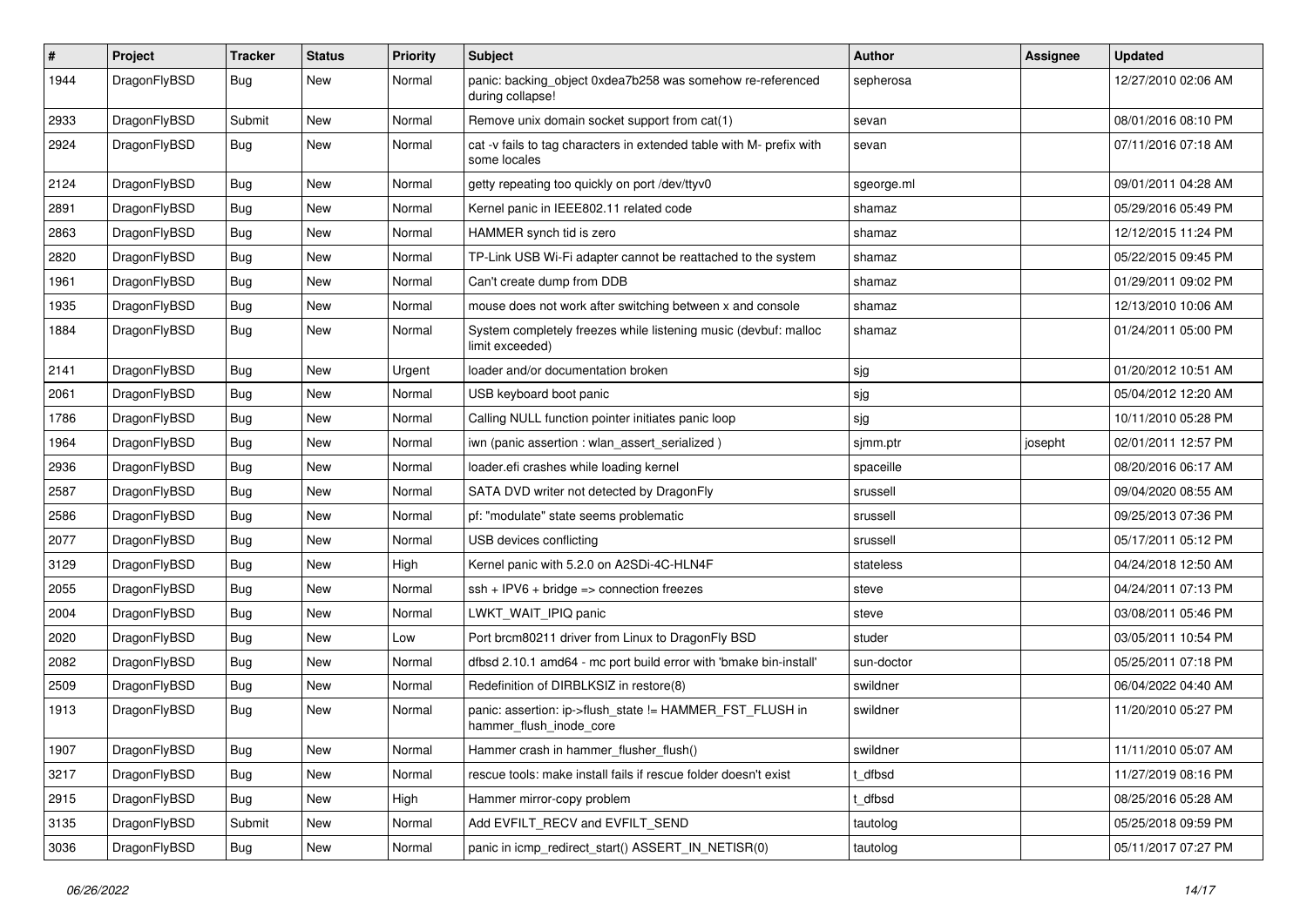| $\sharp$ | Project      | <b>Tracker</b> | <b>Status</b> | <b>Priority</b> | Subject                                                                                                  | Author            | <b>Assignee</b> | <b>Updated</b>      |
|----------|--------------|----------------|---------------|-----------------|----------------------------------------------------------------------------------------------------------|-------------------|-----------------|---------------------|
| 2921     | DragonFlyBSD | Submit         | <b>New</b>    | Normal          | Allow moused to accept userland mouse events                                                             | tautolog          |                 | 05/11/2021 04:08 AM |
| 2609     | DragonFlyBSD | Bug            | New           | Normal          | master: panic: assertion<br>"LWKT_TOKEN_HELD_ANY(vm_object_token(object))" failed in<br>swp_pager_lookup | thomas.nikolajsen |                 | 11/28/2013 11:36 AM |
| 2436     | DragonFlyBSD | <b>Bug</b>     | New           | Normal          | panic: assertion "lp->lwp_qcpu == dd->cpuid" failed in<br>dfly_acquire_curproc                           | thomas.nikolajsen |                 | 01/23/2013 11:07 AM |
| 1984     | DragonFlyBSD | Bug            | <b>New</b>    | Normal          | hammer mount fails after crash - HAMMER: FIFO record bad head<br>signature                               | thomas.nikolajsen |                 | 03/08/2011 06:57 PM |
| 3316     | DragonFlyBSD | Bug            | <b>New</b>    | Normal          | hammer2_dirent_create() allows creating >1 dirents with the same<br>name                                 | tkusumi           |                 | 06/05/2022 12:35 PM |
| 3312     | DragonFlyBSD | Submit         | New           | Normal          | hammer2: redundant chain modify after chain creation                                                     | tkusumi           |                 | 05/15/2022 01:35 PM |
| 3266     | DragonFlyBSD | Bug            | New           | High            | Filesystems broken due to "KKASSERT(count &<br>TOK_COUNTMASK);"                                          | tkusumi           |                 | 03/15/2021 01:21 PM |
| 3249     | DragonFlyBSD | Bug            | New           | Normal          | HAMMER2 fsync(2) not working properly                                                                    | tkusumi           |                 | 09/21/2020 07:07 AM |
| 3246     | DragonFlyBSD | Bug            | New           | Normal          | HAMMER2 unable to handle ENOSPC properly                                                                 | tkusumi           |                 | 09/04/2020 11:11 AM |
| 3184     | DragonFlyBSD | Bug            | New           | Normal          | tsleep(9) return value when PCATCH specified                                                             | tkusumi           |                 | 04/03/2019 06:49 AM |
| 3142     | DragonFlyBSD | Submit         | <b>New</b>    | Normal          | lib/libdmsg: Unbreak using new API EVP_CIPHER_CTX_new()                                                  | tkusumi           |                 | 07/08/2018 04:18 AM |
| 2857     | DragonFlyBSD | Bug            | <b>New</b>    | Normal          | hammer stalls via bitcoin-qt                                                                             | tkusumi           |                 | 11/30/2015 06:52 AM |
| 2812     | DragonFlyBSD | Bug            | New           | Normal          | Panic on Intel DE3815TYKHE                                                                               | tmorp             |                 | 05/14/2015 03:14 PM |
| 2931     | DragonFlyBSD | Bug            | New           | Low             | 'gdb' of 'vkernel' unable to print backtrace                                                             | tofergus          |                 | 07/26/2016 01:51 PM |
| 2930     | DragonFlyBSD | Bug            | <b>New</b>    | High            | 'objcache' causes panic during 'nfs_readdir'                                                             | tofergus          |                 | 07/26/2016 01:09 PM |
| 2473     | DragonFlyBSD | <b>Bug</b>     | New           | Normal          | Kernel crash when trying to up the wpi0 device (Dfly<br>v3.3.0.758.g47388-DEVELOPMENT)                   | tomaz             |                 | 02/24/2014 08:50 AM |
| 3252     | DragonFlyBSD | Bug            | <b>New</b>    | Normal          | tcsetattr/tcgetattr set errno incorrectly on non-TTY                                                     | tonyc             |                 | 10/26/2020 09:34 PM |
| 3231     | DragonFlyBSD | Bug            | <b>New</b>    | Normal          | wifi drops on 5.8                                                                                        | tse               |                 | 04/06/2020 05:08 AM |
| 3225     | DragonFlyBSD | Bug            | <b>New</b>    | Normal          | nfsd freeze when using gemu                                                                              | tse               |                 | 03/17/2020 11:52 AM |
| 3208     | DragonFlyBSD | Bug            | <b>New</b>    | Normal          | Crash related to nfsd                                                                                    | tse               |                 | 06/11/2020 05:52 AM |
| 3199     | DragonFlyBSD | <b>Bug</b>     | New           | Normal          | PFS label not found panic                                                                                | tse               |                 | 08/21/2019 03:51 AM |
| 3197     | DragonFlyBSD | Bug            | New           | Normal          | DragonFly upgrades                                                                                       | tse               |                 | 04/18/2020 04:18 PM |
| 3170     | DragonFlyBSD | Bug            | <b>New</b>    | Normal          | repeatable nfsd crash                                                                                    | tse               |                 | 06/11/2020 05:52 AM |
| 2140     | DragonFlyBSD | <b>Bug</b>     | <b>New</b>    | High            | hammer_io_delallocate panic with 'duplicate entry' message                                               | ttw               |                 | 10/07/2011 12:22 PM |
| 3196     | DragonFlyBSD | <b>Bug</b>     | New           | Normal          | test issue after redmine upgrade (2)                                                                     | tuxillo           |                 | 07/05/2019 04:33 AM |
| 3157     | DragonFlyBSD | <b>Bug</b>     | New           | Normal          | TP-Link UE300 not working in 5.2-RELEASE                                                                 | tuxillo           |                 | 11/15/2018 02:08 PM |
| 2647     | DragonFlyBSD | <b>Bug</b>     | <b>New</b>    | Normal          | HAMMER panic on 3.6.0                                                                                    | tuxillo           |                 | 05/11/2021 03:54 AM |
| 2641     | DragonFlyBSD | <b>Bug</b>     | New           | Normal          | Panic when loading natapci as module                                                                     | tuxillo           |                 | 05/11/2021 03:54 AM |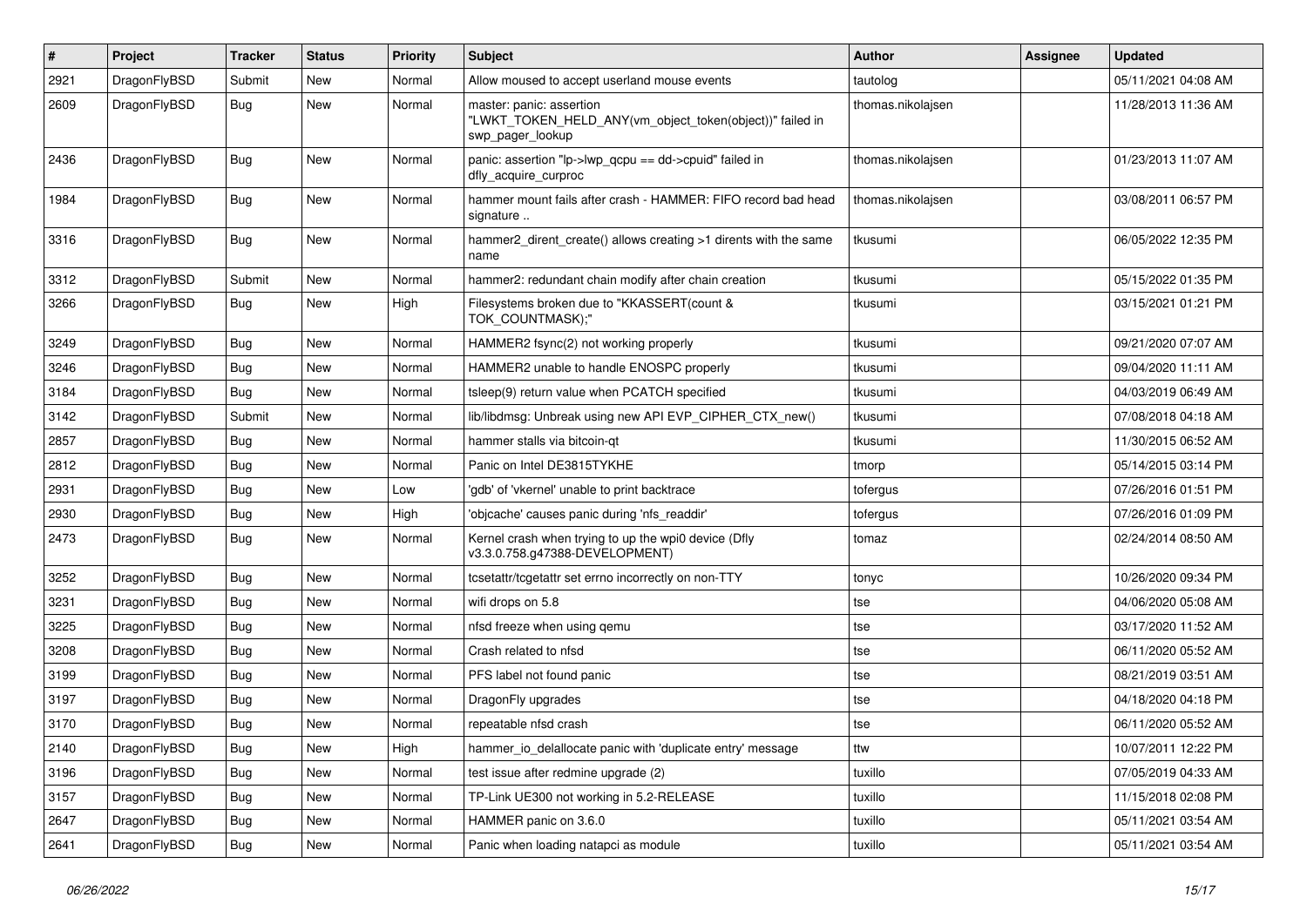| #    | Project      | <b>Tracker</b> | <b>Status</b> | <b>Priority</b> | Subject                                                                                      | <b>Author</b> | Assignee  | <b>Updated</b>      |
|------|--------------|----------------|---------------|-----------------|----------------------------------------------------------------------------------------------|---------------|-----------|---------------------|
| 2630 | DragonFlyBSD | Bug            | New           | Normal          | Bring in latest iconv fixes from FreeBSD10 as well as csmapper<br>updates                    | tuxillo       |           | 05/11/2021 03:54 AM |
| 2629 | DragonFlyBSD | Bug            | <b>New</b>    | Normal          | Replace gcc44 with llvm34, clang34, and libc++                                               | tuxillo       |           | 06/02/2014 02:30 PM |
| 2498 | DragonFlyBSD | Bug            | New           | Normal          | DFBSD v3.2.2-RELEASE - LIST_FIRST(&bp->b_dep) == NULL"<br>failed in vfs vmio release         | tuxillo       |           | 05/31/2022 04:09 PM |
| 2495 | DragonFlyBSD | Bug            | New           | High            | DFBSD v3.3.0.960.g553fe7 - ocnt != 0" failed in<br>prop_object_release                       | tuxillo       |           | 05/31/2022 04:08 PM |
| 2283 | DragonFlyBSD | Bug            | New           | Normal          | DFBSD DragonFly v2.13.0.957.g4f459 - pmap_release: page<br>should already be gone 0xc27120bc | tuxillo       |           | 01/23/2012 03:03 AM |
| 2224 | DragonFlyBSD | Bug            | <b>New</b>    | Normal          | v2.13.0.291.gaa7ec - Panic on fq while installing world                                      | tuxillo       |           | 11/18/2011 01:40 AM |
| 2171 | DragonFlyBSD | Bug            | New           | Normal          | DFBSD v2.13.0.151.gdc8442 - panic: assertion "(*ptep &<br>$(PG$ MANAGED PG_V)) == PG_V"      | tuxillo       |           | 11/04/2011 05:06 PM |
| 2166 | DragonFlyBSD | <b>Bug</b>     | <b>New</b>    | Normal          | DFBSD v2.13.0.109.g05b9d - Strange lockups                                                   | tuxillo       |           | 10/29/2011 11:20 AM |
| 2129 | DragonFlyBSD | <b>Bug</b>     | New           | Normal          | DFBSD v2.11.0.661.gf9438 i386 - panic: lockmgr thrd sleep                                    | tuxillo       |           | 09/05/2011 09:49 AM |
| 2084 | DragonFlyBSD | Bug            | <b>New</b>    | Normal          | DFBSD v2.11.0.242.g4d317 - panic: zone: entry not free                                       | tuxillo       |           | 07/03/2012 01:23 AM |
| 2078 | DragonFlyBSD | Bug            | New           | Normal          | DFBSD i386 v2.11.0.201.g3ed2f - Panic during installworld into a<br>vn0 device               | tuxillo       |           | 05/19/2011 07:50 PM |
| 1959 | DragonFlyBSD | Bug            | <b>New</b>    | Normal          | DFBSD v2.9.1.422.gc98f2 - Panic during boot - IPv6 and PF                                    | tuxillo       |           | 01/13/2011 03:37 AM |
| 1867 | DragonFlyBSD | <b>Bug</b>     | New           | Normal          | it(4) motherboard and fan problems                                                           | tuxillo       |           | 07/08/2011 10:48 AM |
| 3314 | DragonFlyBSD | Bug            | New           | Normal          | Bring virtio console(4) from FreeBSD                                                         | tuxillo       | tuxillo   | 05/29/2022 08:24 AM |
| 2828 | DragonFlyBSD | Bug            | New           | High            | On AMD APUs and Bulldozer CPUs, the machdep.cpu_idle_hlt<br>sysctl should be 3 by default    | vadaszi       | vadaszi   | 05/11/2021 04:07 AM |
| 2490 | DragonFlyBSD | Bug            | New           | Normal          | nmalloc should color addresses to avoid cache bank conflictsw                                | vsrinivas     |           | 06/10/2014 05:51 AM |
| 2489 | DragonFlyBSD | <b>Bug</b>     | New           | Normal          | nmalloc doesn't cache VA for allocations > 8KB                                               | vsrinivas     |           | 06/10/2014 05:51 AM |
| 2154 | DragonFlyBSD | Bug            | New           | Normal          | vkernel copyout() doesn't return EFAULT on error                                             | vsrinivas     |           | 10/20/2011 03:53 AM |
| 2136 | DragonFlyBSD | <b>Bug</b>     | <b>New</b>    | Normal          | socketpair() doesn't free file descriptors on copyout failure                                | vsrinivas     |           | 04/05/2013 09:13 AM |
| 2085 | DragonFlyBSD | <b>Bug</b>     | New           | Normal          | panic: assertion: (m->flags & PG_MAPPED) == 0 in<br>vm_page_free_toq                         | vsrinivas     |           | 06/10/2011 07:48 AM |
| 2071 | DragonFlyBSD | Bug            | New           | High            | Panic on assertion: (int)(flg->seq - seq) > 0 in hammer_flusher_flush<br>after inode error   | vsrinivas     |           | 06/12/2011 07:59 AM |
| 1861 | DragonFlyBSD | <b>Bug</b>     | New           | Normal          | panic via kprintf (lockmgr called in a hard section)                                         | vsrinivas     |           | 10/11/2010 12:56 AM |
| 2113 | DragonFlyBSD | Bug            | New           | Normal          | nmalloc threaded program fork leak                                                           | vsrinivas     | vsrinivas | 08/11/2011 07:25 PM |
| 1185 | DragonFlyBSD | Bug            | New           | High            | need a tool to merge changes into /etc                                                       | wa1ter        |           | 02/18/2014 06:02 AM |
| 3124 | DragonFlyBSD | <b>Bug</b>     | New           | High            | DragonFlyBSD 5.0.2 with Hammer2 with UEFI install doesn't boot                               | wiesl         |           | 06/18/2019 05:07 AM |
| 2886 | DragonFlyBSD | <b>Bug</b>     | New           | Normal          | dragonfly mail agent: sending a testmail causes high system load                             | worf          |           | 02/05/2016 05:53 AM |
| 2252 | DragonFlyBSD | <b>Bug</b>     | New           | Low             | snd hda not useable if loaded via /boot/loader.conf                                          | xbit          | swildner  | 12/14/2011 12:23 AM |